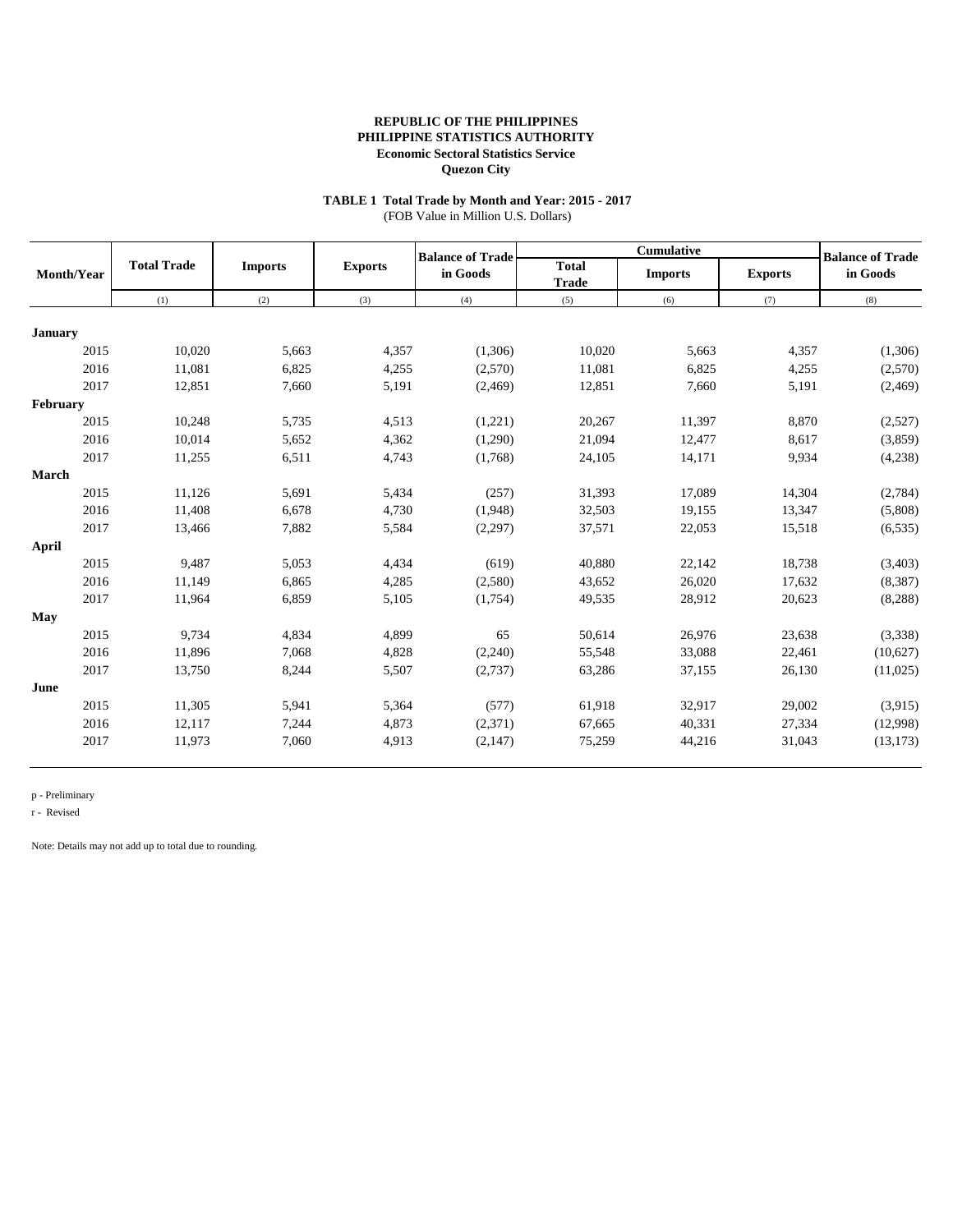# **TABLE 1a Growth Rate by Month and Year: 2015 - 2017**

|                      |                     |                       |                           | <b>Balance of</b>         |                              | <b>Balance of</b>                   |                        |                          |
|----------------------|---------------------|-----------------------|---------------------------|---------------------------|------------------------------|-------------------------------------|------------------------|--------------------------|
| Month/Year           | <b>Total Trade</b>  | <b>Imports</b>        |                           | <b>Trade in</b><br>Goods  | <b>Total</b><br><b>Trade</b> | <b>Cumulative</b><br><b>Imports</b> | <b>Exports</b>         | <b>Trade in</b><br>Goods |
|                      | (1)                 | (2)                   | (3)                       | (4)                       | (5)                          | (6)                                 | (7)                    | (8)                      |
|                      |                     |                       |                           |                           |                              |                                     |                        |                          |
| <b>January</b>       |                     |                       |                           |                           |                              |                                     |                        |                          |
| 2015                 | (3.3)               | (5.7)                 | (0.0)                     | (20.8)                    | (3.3)                        | (5.7)                               | (0.0)                  | (20.8)                   |
| 2016                 | 10.6                | 20.5                  | (2.3)                     | 96.8                      | 10.6                         | 20.5                                | (2.3)                  | 96.8                     |
| 2017                 | 16.0                | 12.2                  | 22.0                      | (3.9)                     | 16.0                         | 12.2                                | 22.0                   | (3.9)                    |
| February             |                     |                       |                           |                           |                              |                                     |                        |                          |
| 2015                 | 7.8                 | 18.1                  | (3.0)                     | 496.1                     | 2.0                          | 4.9                                 | (1.5)                  | 36.3                     |
| 2016                 | (2.3)               | (1.4)                 | (3.4)                     | 5.6                       | 4.1                          | 9.5                                 | (2.8)                  | 52.7                     |
| 2017                 | 12.4                | 15.2                  | 8.7                       | 37.1                      | 14.3                         | 13.6                                | 15.3                   | 9.8                      |
| <b>March</b>         |                     |                       |                           |                           |                              |                                     |                        |                          |
| 2015                 | 3.5                 | 3.7                   | 3.1                       | 18.4                      | $2.5$                        | 4.5                                 | 0.2                    | 34.5                     |
| 2016                 | 2.5                 | 17.3                  | (13.0)                    | 657.6                     | 3.5                          | 12.1                                | (6.7)                  | 108.6                    |
| 2017                 | 18.0                | 18.0                  | 18.1                      | 17.9                      | 15.6                         | 15.1                                | 16.3                   | 12.5                     |
| April                |                     |                       |                           |                           |                              |                                     |                        |                          |
| 2015                 | (4.5)               | (5.8)                 | (2.8)                     | (22.9)                    | 0.8                          | 2.0                                 | (0.5)                  | 18.5                     |
| 2016                 | 17.5                | 35.9                  | (3.4)                     | 316.8                     | 6.8                          | 17.5                                | (5.9)                  | 146.5                    |
| 2017                 | 7.3                 | (0.1)                 | 19.1                      | (32.0)                    | 13.5                         | 11.1                                | 17.0                   | (1.2)                    |
| <b>May</b>           |                     |                       |                           |                           |                              |                                     |                        |                          |
| 2015                 | (11.5)              | (4.6)                 | (17.4)                    | (92.5)                    | (1.8)                        | 0.7                                 | (4.6)                  | 66.1                     |
| 2016                 | 22.2                | 46.2                  | (1.4)                     | (3,547.8)                 | 9.7                          | 22.7                                | (5.0)                  | 218.3                    |
| 2017                 | 15.6                | 16.6                  | 14.0                      | 22.2                      | 13.9                         | 12.3                                | 16.3                   | 3.7                      |
| June                 |                     |                       |                           |                           |                              |                                     |                        |                          |
|                      |                     |                       |                           |                           |                              |                                     |                        |                          |
|                      |                     |                       |                           |                           |                              |                                     |                        |                          |
|                      |                     |                       |                           |                           |                              |                                     |                        |                          |
|                      |                     |                       |                           |                           |                              |                                     |                        |                          |
| 2015<br>2016<br>2017 | 9.9<br>7.2<br>(1.2) | 23.0<br>21.9<br>(2.5) | (1.8)<br>(9.2)<br>$0.8\,$ | (191.1)<br>311.0<br>(9.4) | 0.1<br>9.3<br>11.2           | 4.1<br>22.5<br>9.6                  | (4.1)<br>(5.8)<br>13.6 | 184.2<br>232.0<br>1.3    |

p - Preliminary

r - Revised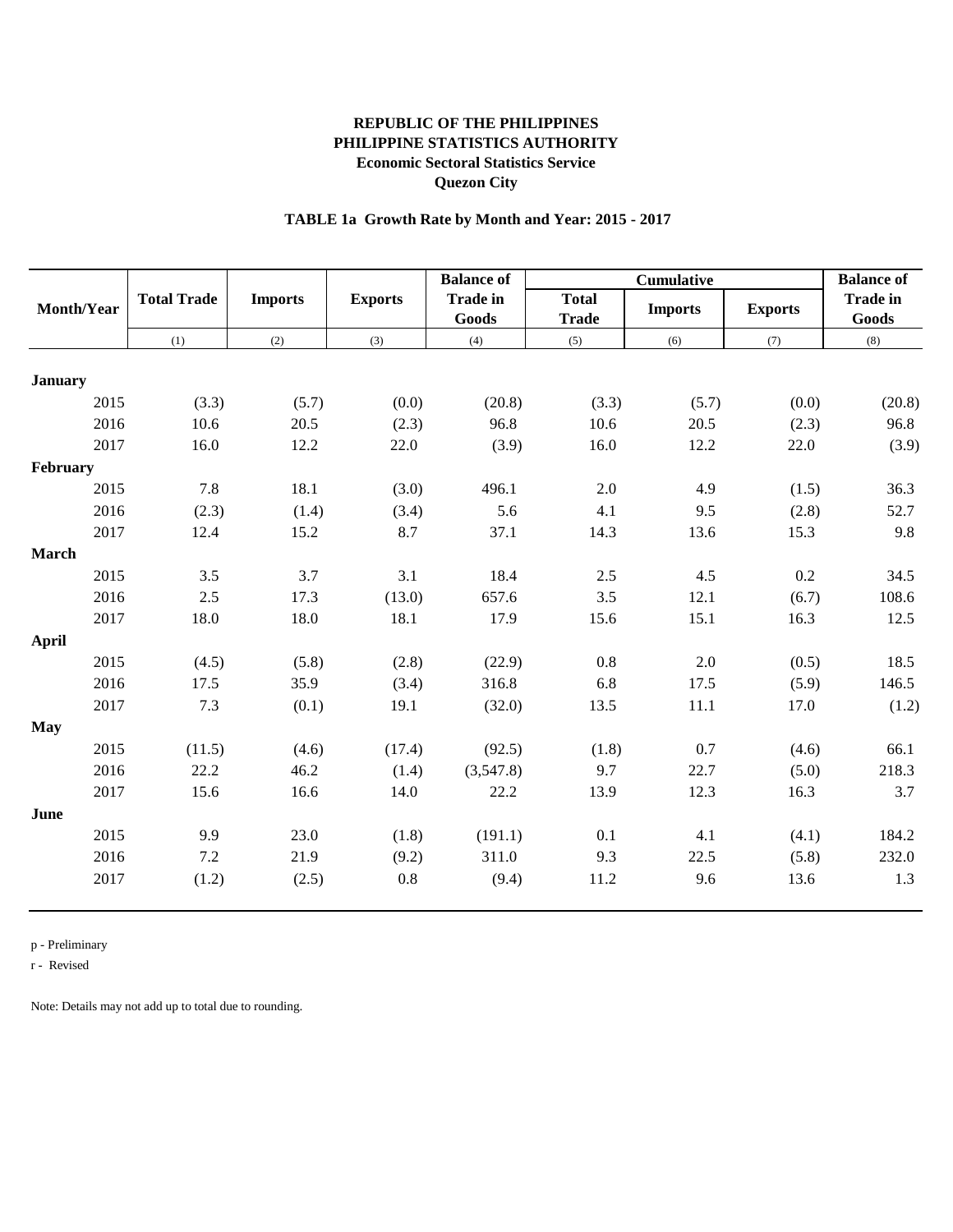#### **TABLE 2 Philippine Exports to all Countries by Commodity Groups**

**June 2017 and 2016**<br>(FOB Value in Million U.S. Dollars)

|                     |                                                                                                          | 2017              |            | 2016              | Growth     |                |
|---------------------|----------------------------------------------------------------------------------------------------------|-------------------|------------|-------------------|------------|----------------|
|                     | <b>Commodity Groups</b>                                                                                  | June <sup>p</sup> | % Share    | June <sup>r</sup> | % Share    | Rate %         |
|                     |                                                                                                          | (1)               | (2)        | (3)               | (4)        | (5)            |
|                     | <b>TOTAL</b>                                                                                             | 4,913.01          | 100.0      | 4,872.90          | 100.0      | $\bf 0.8$      |
| 1                   | <b>Electronic Products</b>                                                                               | 2,616.20          | 53.3       | 2,506.55          | 51.4       | 4.4            |
|                     | a) Components/Devices (Semiconductors)                                                                   | 1,909.38          | 38.9       | 1,799.74          | 36.9       | 6.1            |
|                     | b) Electronic Data Processing                                                                            | 482.63            | 9.8        | 434.66            | 8.9        | 11.0           |
|                     | c) Office Equipment                                                                                      | 50.63             | 1.0        | 30.44             | 0.6        | 66.3           |
|                     | d) Consumer Electronics                                                                                  | 14.48             | 0.3        | 61.91             | 1.3        | (76.6)         |
|                     | e) Telecommunication                                                                                     | 38.00             | 0.8        | 56.45             | 1.2        | (32.7)         |
|                     | f) Communication/Radar                                                                                   | 43.78             | 0.9        | 39.76             | 0.8        | 10.1           |
|                     | g) Control and Instrumentation                                                                           | 64.06             | 1.3        | 65.74             | 1.3        | (2.6)          |
|                     | h) Medical/Industrial Instrumentation                                                                    | 5.56              | 0.1        | 10.24             | 0.2        | (45.8)         |
|                     | i) Automotive Electronics                                                                                | 7.69              | 0.2        | 7.61              | 0.2        | 1.0            |
| 2                   | <b>Other Manufactures</b>                                                                                | 293.88            | 6.0        | 299.78            | 6.2        | (2.0)          |
| 3<br>$\overline{4}$ | Machinery & Transport Equipment<br>Ignition Wiring Set and Other Wiring Sets Used in Vehicles, Aircrafts | 270.67            | 5.5        | 267.82            | 5.5        | 1.1            |
|                     | and Ships 1/                                                                                             | 155.98            | 3.2        | 137.15            | 2.8        | 13.7           |
| 5                   | Woodcrafts and Furniture                                                                                 | 152.02<br>118.34  | 3.1<br>2.4 | 262.27<br>99.68   | 5.4<br>2.0 | (42.0)<br>18.7 |
| 6<br>7              | Metal Components 7/<br>Other Mineral Products                                                            | 106.74            | 2.2        | 128.39            | 2.6        | (16.9)         |
| 8                   | Chemicals                                                                                                | 101.10            | 2.1        | 106.42            | 2.2        | (5.0)          |
| 9                   | Coconut Oil 2/                                                                                           | 100.75            | 2.1        | 105.55            | 2.2        | (4.5)          |
| 10                  | Electronic Eqpt. and Parts                                                                               | 91.70             | 1.9        | 71.28             | 1.5        | 28.6           |
|                     | TOP TEN EXPORTS TOTAL                                                                                    | 4,007.38          | 81.6       | 3,984.86          | 81.8       | 0.6            |
|                     |                                                                                                          |                   |            |                   |            |                |
|                     | $11$ Gold $3/$                                                                                           | 82.70             | 1.7        | 78.17             | 1.6        | 5.8            |
|                     | 12 Articles of Apparel and Clothing Accessories                                                          | 69.87             | 1.4        | 93.39             | 1.9        | (25.2)         |
| 13                  | Cathodes & Sections Of Cathodes, Of Refined Copper<br>14 Processed Food and Beverages                    | 69.72             | 1.4        | 0.00              |            |                |
| 15                  | Bananas (Fresh)                                                                                          | 62.01<br>51.09    | 1.3<br>1.0 | 67.02<br>41.17    | 1.4<br>0.8 | (7.5)<br>24.1  |
| 16                  | Misc. Manufactured Articles, n.e.s.                                                                      | 50.30             | 1.0        | 86.23             | 1.8        | (41.7)         |
| 17                  | Travel Goods and Handbags                                                                                | 48.46             | 1.0        | 42.84             | 0.9        | 13.1           |
| 18                  | <b>Copper Concentrates</b>                                                                               | 40.34             | 0.8        | 24.63             | 0.5        | 63.8           |
| 19                  | Pineapple and Pineapple Products                                                                         | 38.32             | 0.8        | 56.60             | 1.2        | (32.3)         |
| 20                  | Tuna 4/                                                                                                  | 32.92             | 0.7        | 31.16             | 0.6        | 5.7            |
| 21                  | Other Products Manufactured from Materials Imported on                                                   |                   |            |                   |            |                |
|                     | <b>Consignment Basis</b>                                                                                 | 32.62             | 0.7        | 37.93             | 0.8        | (14.0)         |
| 22<br>23            | Processed Tropical Fruits<br>Fish, fresh or preserved of which: Shrimps & Prawns                         | 24.55             | 0.5        | 23.61             | 0.5        | 4.0            |
|                     |                                                                                                          | 21.35             | 0.4        | 34.33             | 0.7        | (37.8)         |
| 24                  | <b>Dessicated Coconut</b>                                                                                | 18.55             | 0.4        | 13.56             | 0.3        | 36.8           |
| 25                  | Textile Yarns/Fabrics                                                                                    | 18.46             | 0.4        | 14.95             | 0.3        | 23.5           |
| 26                  | Special Transactions 5/                                                                                  | 17.29             | 0.4        | 40.45             | 0.8        | (57.2)         |
| 27                  | Seaweeds and Carageenan                                                                                  | 16.09             | 0.3        | 14.40             | 0.3        | 11.8           |
| 28                  | Petroleum Products 6/                                                                                    | 14.55             | 0.3        | 36.66             | 0.8        | (60.3)         |
| 29                  | Baby Carr., Toys, Games, and Sporting Goods                                                              | 12.50             | 0.3        | 16.93             | 0.3        | (26.2)         |
| 30                  | Iron & Steel                                                                                             | 10.32             | 0.2        | 7.49              | 0.2        | 37.9           |
| 31                  | Iron Ore Agglomerates                                                                                    | 10.02             | 0.2        | 11.89             | 0.2        | (15.7)         |
| 32                  | Non-Metallic Mineral Manufactures                                                                        | 9.77              | 0.2        | 7.26              | 0.1        | 34.5           |
| 33                  | Sugar                                                                                                    | 9.67              | 0.2        | 0.00              |            |                |
| 34<br>35            | <b>Activated Carbon</b><br>Natural Rubber                                                                | 9.33<br>7.08      | 0.2<br>0.1 | 6.92<br>1.18      | 0.1<br>0.0 | 34.8<br>499.3  |
|                     | 36 Lumber                                                                                                | 5.88              | 0.1        | 2.03              | 0.0        | 189.3          |
| 37                  | Footwear                                                                                                 | 4.75              | 0.1        | 3.47              | 0.1        | 37.0           |
| 38                  | Christmas Decor                                                                                          | 4.62              | 0.1        | 5.67              | 0.1        | (18.5)         |
| 39                  | <b>Unmanufactured Tobacco</b>                                                                            | 4.58              | 0.1        | 2.18              | 0.0        | 109.5          |
| 40                  | Copra Oil Cake or Meal                                                                                   | 3.61              | 0.1        | 2.52              | 0.1        | 43.3           |
| 41                  | Abaca Fibers                                                                                             | 3.37              | 0.1        | 1.66              | 0.0        | 103.4          |
| 42                  | Fertilizers, Manufactured                                                                                | 3.31              | 0.1        | 0.79              | 0.0        | 317.9          |
| 43                  | Plywood                                                                                                  | 3.16              | 0.1        | 0.06              | 0.0        | 5,616.7        |
| 44                  | Mangoes                                                                                                  | 2.91              | 0.1        | 1.28              | 0.0        | 127.8          |
| 45                  | Basketworks                                                                                              | 2.88              | 0.1        | 4.16              | 0.1        | (30.7)         |
| 46                  | Other Agro-based                                                                                         | 2.68              | 0.1        | 3.49              | 0.1        | (23.2)         |
| 47                  | Ceramic Tiles and Décor                                                                                  | 2.42              | 0.0        | 0.83              | 0.0        | 192.5          |
| 48                  | Other Coconut Product                                                                                    | 1.78              | 0.0        | 1.26              | 0.0        | 40.7           |
| 49                  | Other Fruits and Vegetables                                                                              | 1.77              | 0.0        | 1.83              | 0.0        | (3.4)          |
| 50                  | Others                                                                                                   | 80.04             | 1.6        | 68.05             | 1.4        | 17.6           |

1/ consists only of electrical wiring harness for motor vehicles

2/ includes crude and refined

3/ extracted from copper ores and concentrates

4/ includes fresh, frozen, prepared or preserved in airtight containers

5/ replacements and goods returned to the country whence exported

6/ includes refined petroleum products, manufactures from crude petroleum oil imported on consignment basis

7/ excluding brakes & servo-brakes

p preliminary

r revised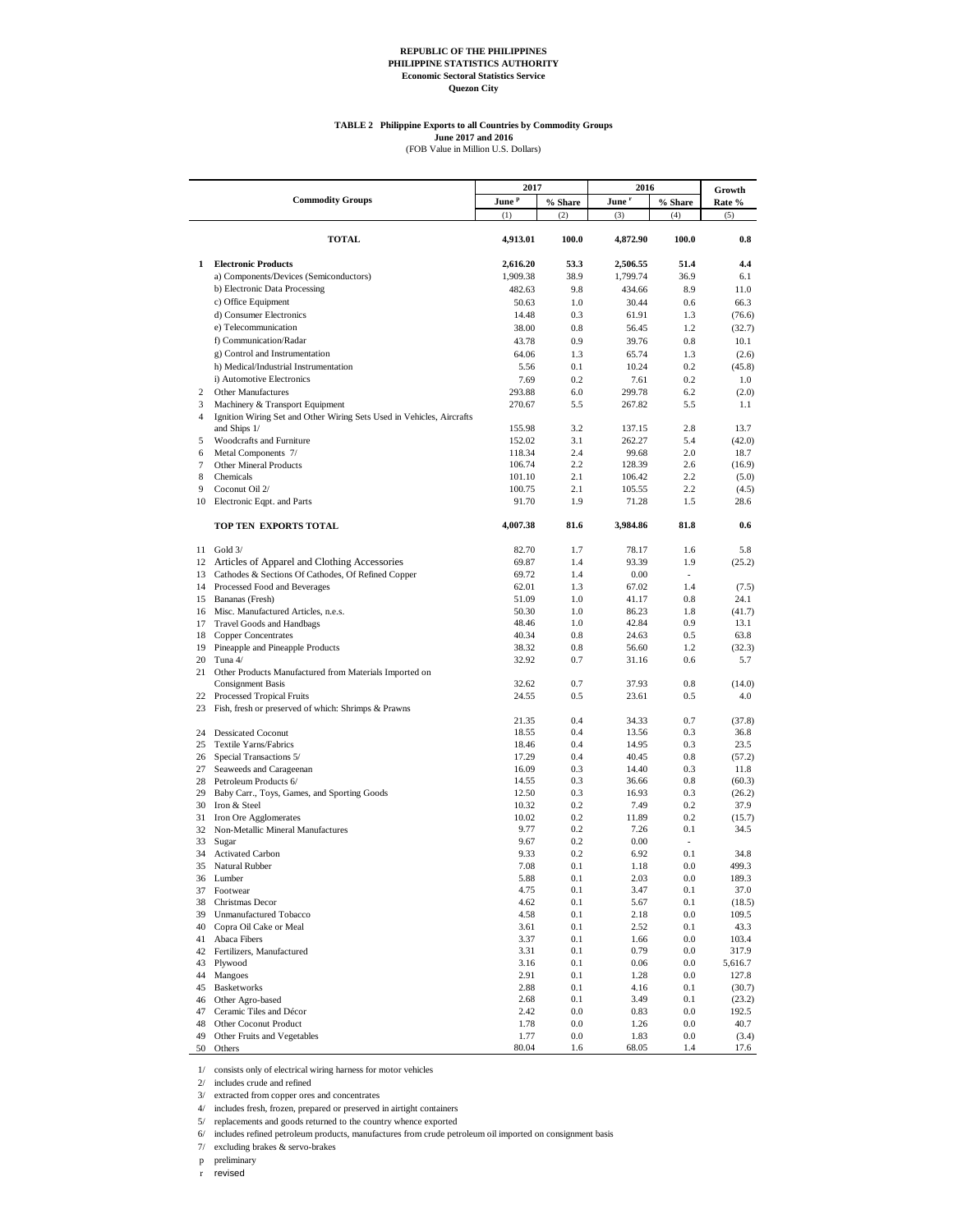#### **TABLE 2a Philippine Exports to all Countries by Commodity Groups**

(FOB Value in U.S. Dollars) **January to June 2017 and 2016**

|    |                                                                                         | 2017                     | 2016                    | Growth         |
|----|-----------------------------------------------------------------------------------------|--------------------------|-------------------------|----------------|
|    | <b>Commodity Groups</b>                                                                 | Jan-Jun <sup>p</sup>     | Jan-Jun <sup>r</sup>    | Rate %         |
|    |                                                                                         | (1)                      | (2)                     | (3)            |
|    | Total                                                                                   | 31,043,123,475           | 27,333,552,404          | 13.6           |
| 1  | <b>Electronic Products</b>                                                              | 15,555,930,073           | 13,883,484,369          | 12.0           |
|    | a) Components/Devices (Semiconductors)                                                  | 11,131,098,303           | 9,983,353,679           | 11.5           |
|    | b) Electronic Data Processing                                                           | 2,870,707,430            | 2,497,832,331           | 14.9           |
|    | c) Office Equipment                                                                     | 363,708,304              | 192,511,057             | 88.9           |
|    | d) Consumer Electronics                                                                 | 155,548,936              | 166,001,352             | (6.3)          |
|    | e) Telecommunication                                                                    | 226,845,166              | 337,618,919             | (32.8)         |
|    | f) Communication/Radar                                                                  | 339,459,971              | 220,330,896             | 54.1           |
|    | g) Control and Instrumentation                                                          | 388,590,303              | 336,134,888             | 15.6           |
|    | h) Medical/Industrial Instrumentation                                                   | 30,166,884               | 62,856,496              | (52.0)         |
|    | i) Automotive Electronics                                                               | 49,804,776               | 86, 844, 751            | (42.7)         |
|    | 2 Other Manufactures                                                                    | 2,152,906,846            | 1,801,078,783           | 19.5           |
|    | 3 Machinery & Transport Equipment                                                       | 2,039,242,324            | 1,674,563,734           | 21.8           |
|    | Ignition Wiring Set and Other Wiring Sets Used in Vehicles,<br>4 Aircrafts and Ships 1/ | 1,027,616,130            | 970,994,331             | 5.8            |
|    | 5 Woodcrafts and Furniture                                                              | 926, 161, 767            | 1,645,283,286           | (43.7)         |
|    | 6 Metal Components /7                                                                   | 715,554,839              | 543,944,859             | 31.5           |
|    | 7 Other Mineral Products                                                                | 585,804,904              | 405,527,105             | 44.5           |
|    | 8 Chemicals                                                                             | 838,032,176              | 754,772,333             | 11.0           |
|    | 9 Coconut Oil 2/                                                                        | 792,270,800              | 421,068,909             | 88.2           |
|    | 10 Electronic Eqpt. and Parts                                                           | 583,106,504              | 407,493,461             | 43.1           |
|    | 11 Gold 3/                                                                              | 583,940,455              | 301,291,261             | 93.8           |
|    | 12 Articles of Apparel and Clothing Accessories                                         | 687, 658, 293            | 556,870,822             | 23.5           |
|    | 13 Cathodes & Sections Of Cathodes, Of Refined Copper                                   | 541,152,656              | 62,900,924              | 760.3          |
|    | 14 Processed Food and Beverages                                                         | 393,674,178              | 327,065,300             | 20.4           |
|    | 15 Bananas (Fresh)                                                                      | 287, 241, 329            | 278,472,214             | 3.1            |
|    | 16 Misc. Manufactured Articles, n.e.s.                                                  | 290,180,261              | 369,875,919             | (21.5)         |
|    | 17 Travel Goods and Handbags                                                            | 236,119,860              | 218,902,303             | 7.9            |
|    | 18 Copper Concentrates                                                                  | 165,740,871              | 229,407,820             | (27.8)         |
|    | 19 Pineapple and Pineapple Products                                                     | 273,877,396              | 346,976,271             | (21.1)         |
|    | 20 Tuna 4/                                                                              | 192,323,890              | 105,351,283             | 82.6           |
|    | Other Products Manufactured from Materials Imported on                                  |                          |                         |                |
|    | 21 Consignment Basis                                                                    | 144,538,226              | 184,266,434             | (21.6)         |
|    | 22 Processed Tropical Fruits                                                            | 124,855,782              | 122,061,986             | 2.3            |
|    | Fish, fresh or preserved of which: Shrimps & Prawns                                     |                          |                         |                |
| 23 |                                                                                         | 139,727,281              | 152,882,803             | (8.6)          |
|    | 24 Dessicated Coconut                                                                   | 104,308,347              | 61,939,333              | 68.4           |
|    | 25 Textile Yarns/Fabrics                                                                | 99,477,954               | 100,378,076             | (0.9)          |
|    | 26 Special Transactions 5/                                                              | 167,206,904              | 181,689,396             | (8.0)          |
|    | 27 Seaweeds and Carageenan                                                              | 89,164,957               | 96,696,869              | (7.8)          |
|    | 28 Petroleum Products 6/                                                                | 120,526,677              | 143,211,165             | (15.8)         |
|    | 29 Baby Carr., Toys, Games, and Sporting Goods                                          | 88,415,682               | 95,596,292              | (7.5)          |
|    | 30 Iron & Steel                                                                         | 62,925,686               | 61,143,551              | 2.9            |
|    | 31 Iron Ore Agglomerates                                                                | 22,878,314               | 52,638,986              | (56.5)         |
|    | 32 Non-Metallic Mineral Manufactures                                                    | 61,980,492               | 69,453,288              | (10.8)         |
|    | 33 Sugar                                                                                | 76,209,634               | 96,360,899              | (20.9)         |
|    | 34 Activated Carbon                                                                     | 54,490,357               | 53,065,130              | 2.7            |
|    | 35 Natural Rubber                                                                       | 56,243,839               | 11,613,650              | 384.3          |
|    | 36 Lumber<br>37 Footwear                                                                | 31,480,938               | 10,970,969              | 186.9          |
|    | 38 Christmas Decor                                                                      | 32,855,726               | 19,377,987              | 69.6           |
|    | 39 Unmanufactured Tobacco                                                               | 9,006,547                | 15,158,770              | (40.6)<br>45.0 |
|    | 40 Copra Oil Cake or Meal                                                               | 39,699,379               | 27,376,878              |                |
|    | 41 Abaca Fibers                                                                         | 11,524,605<br>12,639,639 | 23,021,169<br>7,152,725 | (49.9)<br>76.7 |
|    | 42 Fertilizers, Manufactured                                                            |                          | 4,631,601               | 173.7          |
|    | 43 Plywood                                                                              | 12,677,468<br>14,459,470 | 361,242                 | 3,902.7        |
|    | 44 Mangoes                                                                              | 10,267,928               | 6,493,858               | 58.1           |
|    | 45 Basketworks                                                                          | 23,932,080               | 26,722,956              | (10.4)         |
|    | 46 Other Agro-based                                                                     | 22,898,766               | 26,688,229              | (14.2)         |
|    | 47 Ceramic Tiles and Décor                                                              | 15,879,384               | 8,720,363               | 82.1           |
|    | 48 Other Coconut Product                                                                | 12,546,001               | 10,723,474              | 17.0           |
|    | 49 Other Fruits and Vegetables                                                          | 18,757,886               | 15,612,097              | 20.1           |
|    | 50 Others                                                                               | 493,011,974              | 342,216,941             | 44.1           |

1/ consists only of electrical wiring harness for motor vehicles

2/ includes crude and refined

3/ extracted from copper ores and concentrates

4/ includes fresh, frozen, prepared or preserved in airtight containers 5/ replacements and goods returned to the country whence exported

6/ includes refined petroleum products, manufactures from crude petroleum oil imported on consignment basis

7/ excluding brakes & servo-brakes

p preliminary

r revised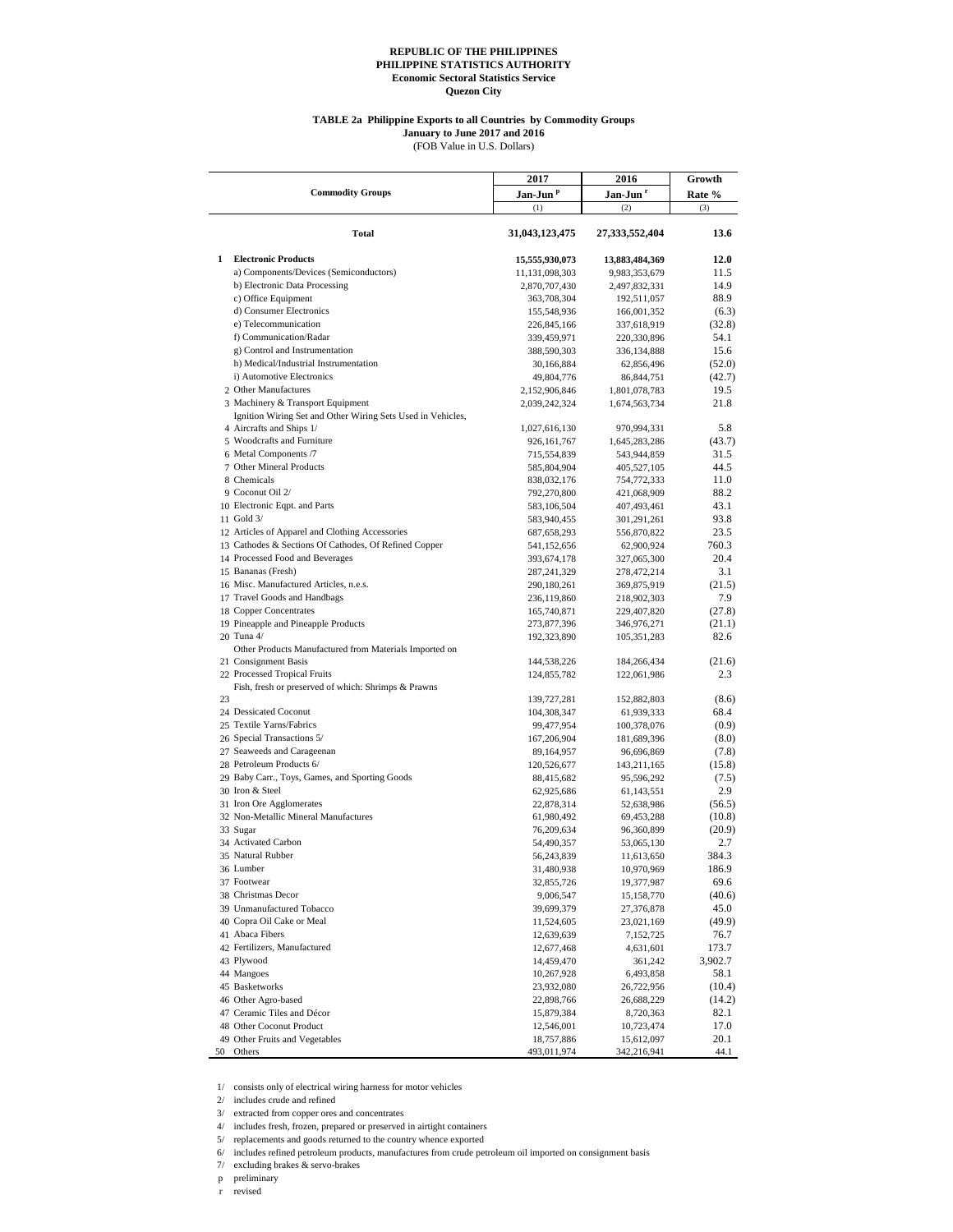#### **TABLE 3 Philippine Imports from all Countries by Commodity Groups June 2017 and 2016**

(FOB Value in Million U.S.Dollars)

|                |                                                                  |                   | 2017                     | 2016                                     |                          |                   |
|----------------|------------------------------------------------------------------|-------------------|--------------------------|------------------------------------------|--------------------------|-------------------|
|                | <b>Commodity Groups</b>                                          | June <sup>p</sup> | % Share                  | $\mathbf{June}$ $\overline{\phantom{a}}$ | % Share                  | Growth<br>Rate %  |
|                |                                                                  | (1)               | (2)                      | (3)                                      | (4)                      | (5)               |
|                | <b>TOTAL</b>                                                     | 7,060.25          | 100.0                    | 7,243.66                                 | 100.0                    | (2.5)             |
| 1              | <b>Electronic Products 1/</b>                                    | 1,637.22          | 23.2                     | 1,787.65                                 | 24.7                     | (8.4)             |
|                | a) Components/Devices (Semiconductors)                           | 1,081.26          | 15.3                     | 1,206.73                                 | 16.7                     | (10.4)            |
|                | b) Electronic Data Processing                                    | 229.82            | 3.3                      | 192.64                                   | 2.7                      | 19.3              |
|                | c) Office Equipment                                              | 10.75             | 0.2                      | 20.10                                    | 0.3                      | (46.5)            |
|                | d) Consumer Electronics                                          | 78.73             | 1.1                      | 76.98                                    | 1.1                      | 2.3               |
|                | e) Telecommunication                                             | 79.54             | 1.1                      | 142.83                                   | 2.0                      | (44.3)            |
|                | f) Communication/Radar                                           | 94.56             | 1.3                      | 89.63                                    | 1.2                      | 5.5               |
|                | g) Control and Instrumentation                                   | 40.55             | 0.6                      | 43.62                                    | 0.6                      | (7.0)             |
|                | h) Medical/Industrial Instrumentation                            | 19.53             | 0.3                      | 13.49                                    | 0.2                      | 44.9              |
|                | i) Automotive Electronics                                        | 2.46              | 0.0                      | 1.64                                     | 0.0                      | 50.0              |
| 2              | <b>Transport Equipment</b>                                       | 824.60            | 11.7                     | 752.32                                   | 10.4                     | 9.6               |
| 3              | Mineral Fuels, Lubricants and Related Materials                  | 806.90            | 11.4                     | 780.65                                   | 10.8                     | 3.4               |
| $\overline{4}$ | Industrial Machinery and Equipment                               | 507.71            | 7.2                      | 521.47                                   | 7.2                      | (2.6)             |
| 5<br>6         | Iron and Steel                                                   | 304.35            | 4.3<br>3.8               | 371.94                                   | 5.1<br>3.7               | (18.2)            |
| 7              | Other Food & Live Animals<br>Miscellaneous Manufactured Articles | 266.54<br>217.72  | 3.1                      | 268.43<br>225.19                         | 3.1                      | (0.7)<br>(3.3)    |
| 8              | Telecommunication Equipment and Electrical Machinery 2/          |                   | 3.1                      |                                          | 3.0                      | 0.3               |
| 9              | Plastics in Primary and Non-Primary Forms                        | 216.00<br>182.89  | 2.6                      | 215.30<br>198.34                         | 2.7                      | (7.8)             |
| 10             | Medicinal and Pharmaceutical Products                            | 160.52            | 2.3                      | 135.46                                   | 1.9                      | 18.5              |
|                | TOP TEN IMPORTS TOTAL                                            | 5,124.44          | 72.6                     | 5,256.75                                 | 72.6                     | (2.5)             |
|                |                                                                  |                   |                          |                                          |                          |                   |
| 11             | Organic and Inorganic Chemicals                                  | 159.50            | 2.3                      | 143.38                                   | 2.0                      | 11.2              |
| 12             | Cereals and Cereal Preparations                                  | 146.76            | 2.1                      | 93.94                                    | 1.3                      | 56.2              |
| 13             | <b>Metal Products</b>                                            | 139.36            | 2.0                      | 128.17                                   | 1.8                      | 8.7               |
| 14             | Non-Metallic Mineral Manufactures                                | 121.41            | 1.7                      | 110.21                                   | 1.5                      | 10.2              |
| 15             | Chemical Materials and Products, n.e.s.                          | 112.85            | 1.6                      | 100.05                                   | 1.4                      | 12.8              |
|                | 16 Professional, Scientific and Controlling Instruments;         |                   |                          |                                          |                          |                   |
|                | Photographic and Optical Goods, n.e.s.; Watches and Clocks       |                   |                          | 73.27                                    | 1.0                      |                   |
| 17             | Power Generating and Specialized Machinery                       | 106.56<br>102.41  | 1.5<br>1.5               | 192.86                                   | 2.7                      | 45.4<br>(46.9)    |
| 18             | Non-Ferrous Metal                                                | 94.07             | 1.3                      | 82.71                                    | 1.1                      | 13.7              |
| 19             | Animal & Vegetable Oils & Fats                                   | 89.79             | 1.3                      | 72.62                                    | 1.0                      | 23.6              |
| 20             | Textile Yarn, Fabrics, Made-Up Articles and Related Products     |                   |                          |                                          |                          |                   |
|                | 3/                                                               | 88.82             | 1.3                      | 103.04                                   | 1.4                      | (13.8)            |
| 21             | Paper and Paper Products                                         | 86.60             | 1.2                      | 89.39                                    | 1.2                      | (3.1)             |
|                | 22 Feeding Stuff For Animals (Not Including Unmilled Cereals)    |                   |                          |                                          |                          |                   |
|                |                                                                  | 75.54             | 1.1                      | 121.91                                   | 1.7                      | (38.0)            |
| 23             | Other chemicals                                                  | 75.31             | 1.1                      | 95.60                                    | 1.3                      | (21.2)            |
|                | 24 Dairy Products                                                | 73.30             | 1.0                      | 62.52                                    | 0.9                      | 17.2              |
| 25             | Fruits and Vegetables                                            | 61.15             | 0.9                      | 59.64                                    | 0.8                      | 2.5               |
| 26             | Other Manufactured Goods                                         | 57.19             | 0.8                      | 55.01                                    | 0.8                      | 4.0               |
| 27             | Other Crude Materials, inedible                                  | 45.00             | 0.6                      | 55.31                                    | 0.8                      | (18.6)            |
| 28<br>29       | Fish & Fish Preparations<br>Rubber Manufacture                   | 40.10<br>39.62    | 0.6<br>0.6               | 26.97<br>43.50                           | 0.4<br>0.6               | 48.7<br>(8.9)     |
|                | 30 Articles of Apparel, accessories                              | 38.42             | 0.5                      | 40.90                                    | 0.6                      | (6.1)             |
|                | 31 Dyeing, Tanning and Coloring Materials                        | 34.26             | 0.5                      | 40.68                                    | 0.6                      | (15.8)            |
|                | 32 Home Appliances                                               | 29.28             | 0.4                      | 27.17                                    | 0.4                      | 7.8               |
| 33             | Fertilizers, Manufactured                                        | 25.23             | 0.4                      | 40.82                                    | 0.6                      | (38.2)            |
| 34             | Beverages and Tobacco Manufactures                               | 22.58             | 0.3                      | 25.28                                    | 0.3                      | (10.7)            |
| 35             | Tobacco, unmanufactured                                          | 12.41             | 0.2                      | 13.62                                    | 0.2                      | (8.9)             |
| 36             | Pulp & Waste Paper                                               | 11.81             | 0.2                      | 7.47                                     | $0.1\,$                  | 58.1              |
| 37             | Textiles Fiber & Their Waste                                     | 9.78              | 0.1                      | 14.04                                    | 0.2                      | (30.4)            |
| 38             | Corn                                                             | 8.44              | 0.1                      | 15.04                                    | 0.2                      | (43.9)            |
| 39             | Articles of Temporarily Imported & Exported                      | 5.57              | 0.1                      | 8.09                                     | 0.1                      | (31.1)            |
| 40             | Other Special Transactions                                       | 2.78              | 0.0                      | 6.58                                     | $0.1\,$                  | (57.8)            |
| 41             | Metalliferous Ores and Metal Scrap                               | 1.66              | 0.0                      | 10.94                                    | 0.2                      | (84.9)            |
| 42             | Office and EDP Machines                                          | 0.70              | 0.0                      | 0.75                                     | 0.0                      | (6.8)             |
| 43<br>44       | <b>Artificial Resins</b><br><b>Chemical Compounds</b>            | 0.12<br>0.12      | 0.0<br>0.0               | 0.02<br>0.00                             | 0.0<br>0.0               | 398.8<br>46,496.0 |
| 45             | Iron Ore, not agglomerated                                       | 0.00              | $\overline{\phantom{a}}$ | 0.00                                     | $\overline{\phantom{a}}$ |                   |
| 46             | Other Mineral Fuels & Lubricant                                  | 0.00              | $\overline{\phantom{a}}$ | 0.00                                     | $\overline{\phantom{a}}$ |                   |
| 47             | Others                                                           | 17.31             | 0.2                      | 25.40                                    | 0.4                      | (31.8)            |

 $1/\;$  includes consigned and direct importation using the expanded coverage of electronic products

2/ includes telecommunications and sound recording and reproducing apparatus and equipment

3/ includes on consignment and not on consignment

p preliminary

r revised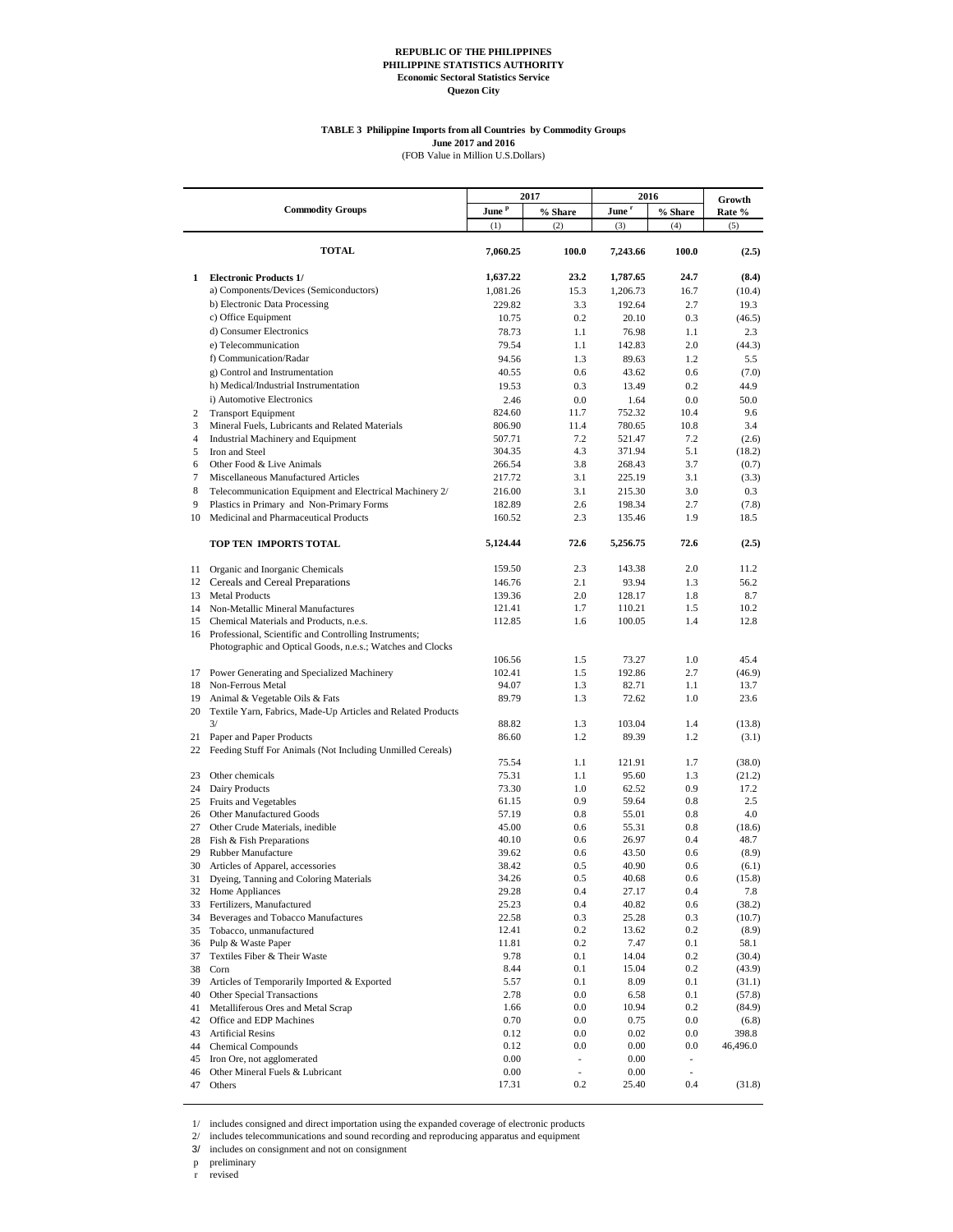#### **TABLE 3a Philippine Imports from all Countries by Commodity Groups January to June 2017 and 2016**

(FOB Value in U.S. Dollars)

|                                                   | 2017                 | 2016                 | Growth |
|---------------------------------------------------|----------------------|----------------------|--------|
| <b>Commodity Groups</b>                           | Jan-Jun <sup>p</sup> | Jan-Jun <sup>r</sup> | Rate % |
|                                                   | (1)                  | (2)                  | (3)    |
| Total                                             | 44,215,633,520       | 40,331,234,240       | 9.6    |
| 1 Electronic Products 1/                          | 11,060,198,038       | 10,984,005,991       | 0.7    |
| a) Components/Devices (Semiconductors)            | 7,609,061,621        | 7,336,591,740        | 3.7    |
| b) Electronic Data Processing                     | 1,444,781,463        | 1,202,738,023        | 20.1   |
| c) Office Equipment                               | 76,811,275           | 88,397,937           | (13.1) |
| d) Consumer Electronics                           | 438,461,878          | 407,171,944          | 7.7    |
| e) Telecommunication                              | 535,679,802          | 1,071,927,635        | (50.0) |
| f) Communication/Radar                            | 601,602,770          | 544,206,604          | 10.5   |
| g) Control and Instrumentation                    | 235,632,130          | 231,914,249          | 1.6    |
| h) Medical/Industrial Instrumentation             | 102,284,246          | 90,930,855           | 12.5   |
| i) Automotive Electronics                         | 15,882,853           | 10,127,004           | 56.8   |
| 2 Transport Equipment                             | 4,672,716,201        | 4,109,433,400        | 13.7   |
| 3 Mineral Fuels, Lubricants and Related Materials |                      |                      |        |
|                                                   | 5,117,538,696        | 3,908,548,622        | 30.9   |
| 4 Industrial Machinery and Equipment              | 2,927,675,532        | 2,900,099,760        | 1.0    |
| 5 Iron and Steel                                  | 2,087,678,969        | 1,575,948,038        | 32.5   |
| 6 Other Food & Live Animals                       | 1,465,206,349        | 1,592,399,442        | (8.0)  |
| 7 Miscellaneous Manufactured Articles             | 1,227,476,875        | 1,142,643,670        | 7.4    |
| 8 Telecommunication Equipment and Electrical      |                      |                      |        |
| Machinery 2/                                      | 1,224,403,722        | 1,137,573,684        | 7.6    |
| 9 Plastics in Primary and Non-Primary Forms       | 1,130,543,995        | 1,066,578,656        | 6.0    |
| 10 Medicinal and Pharmaceutical Products          | 820, 582, 853        | 756,004,312          | 8.5    |
| 11 Organic and Inorganic Chemicals                | 824,262,992          | 779,710,314          | 5.7    |
| 12 Cereals and Cereal Preparations                | 928,565,547          | 838,092,024          | 10.8   |
| 13 Metal Products                                 | 825, 182, 237        | 736,628,056          | 12.0   |
| 14 Non-Metallic Mineral Manufactures              | 631,006,612          | 590,781,413          | 6.8    |
| 15 Chemical Materials and Products, n.e.s.        | 628, 152, 712        | 598,990,387          | 4.9    |
| 16 Professional, Scientific and Controlling       |                      |                      |        |
| Instruments; Photographic and Optical Goods,      |                      |                      |        |
| n.e.s.; Watches and Clocks                        | 581,563,055          | 435,413,632          | 33.6   |
| 17 Power Generating and Specialized Machinery     | 741,948,269          | 788,520,587          | (5.9)  |
| 18 Non-Ferrous Metal                              | 568,981,547          | 474,185,358          | 20.0   |
| 19 Animal & Vegetable Oils & Fats                 | 491,377,816          | 410,173,542          | 19.8   |
| 20 Textile Yarn, Fabrics, Made-Up Articles and    |                      |                      |        |
| Related Products 3/                               | 552,449,251          | 568,574,161          | (2.8)  |
| 21 Paper and Paper Products                       | 578,063,293          | 521,670,651          | 10.8   |
| 22 Feeding Stuff For Animals (Not Including       | 566,828,672          | 677,726,119          | (16.4) |
| Unmilled Cereals)<br>23 Other chemicals           | 507,036,796          | 505,477,865          | 0.3    |
| 24 Dairy Products                                 | 448,961,860          | 409,391,331          | 9.7    |
| 25 Fruits and Vegetables                          | 356,531,152          | 350,582,243          | 1.7    |
| 26 Other Manufactured Goods                       | 320, 272, 877        | 281,520,349          | 13.8   |
| 27 Other Crude Materials, inedible                | 319,983,966          | 296,139,861          | 8.1    |
| 28 Fish & Fish Preparations                       | 243,688,558          | 172,339,916          | 41.4   |
| 29 Rubber Manufacture                             | 263, 109, 348        | 238,495,413          | 10.3   |
| 30 Articles of Apparel, accessories               | 217,904,783          | 203,037,053          | 7.3    |
| 31 Dyeing, Tanning and Coloring Materials         | 209,383,411          | 208,223,237          | 0.6    |
| 32 Home Appliances                                | 176,800,034          | 156,909,832          | 12.7   |
| 33 Fertilizers, Manufactured                      | 264,152,445          | 224,689,921          | 17.6   |
| 34 Beverages and Tobacco Manufactures             | 133,538,396          | 122,282,568          | 9.2    |
| 35 Tobacco, unmanufactured                        | 83,245,382           | 79,143,649           | 5.2    |
| 36 Pulp & Waste Paper                             | 40,393,939           | 45,427,892           | (11.1) |
| 37 Textiles Fiber & Their Waste                   | 64,326,456           | 61,264,573           | 5.0    |
| 38 Corn                                           | 54,358,162           | 84,305,770           | (35.5) |
| 39 Articles of Temporarily Imported & Exported    | 22,705,125           | 36,440,159           | (37.7) |
| 40 Other Special Transactions                     | 22,411,161           | 31,745,124           | (29.4) |
| 41 Metalliferous Ores and Metal Scrap             | 685,292,587          | 85,274,510           | 703.6  |
| 42 Office and EDP Machines                        | 5,804,696            | 6,661,234            | (12.9) |
| 43 Artificial Resins                              | 1,413,423            | 612,977              | 130.6  |
| 44 Chemical Compounds                             | 837,739              | 159,889              | 424.0  |
| 45 Iron Ore, not agglomerated                     |                      |                      |        |
| 46 Other Mineral Fuels & Lubricant                | ÷,                   | ×,                   |        |
| 47 Others                                         | 121,077,991          | 137,407,055          | (11.9) |

1/ includes consigned and direct importation using the expanded coverage of electronic products

2/ includes telecommunications and sound recording and reproducing apparatus and equipment

3/ includes on consignment and not on consignment

p preliminary

r revised

Note: Growth rates were computed from actual values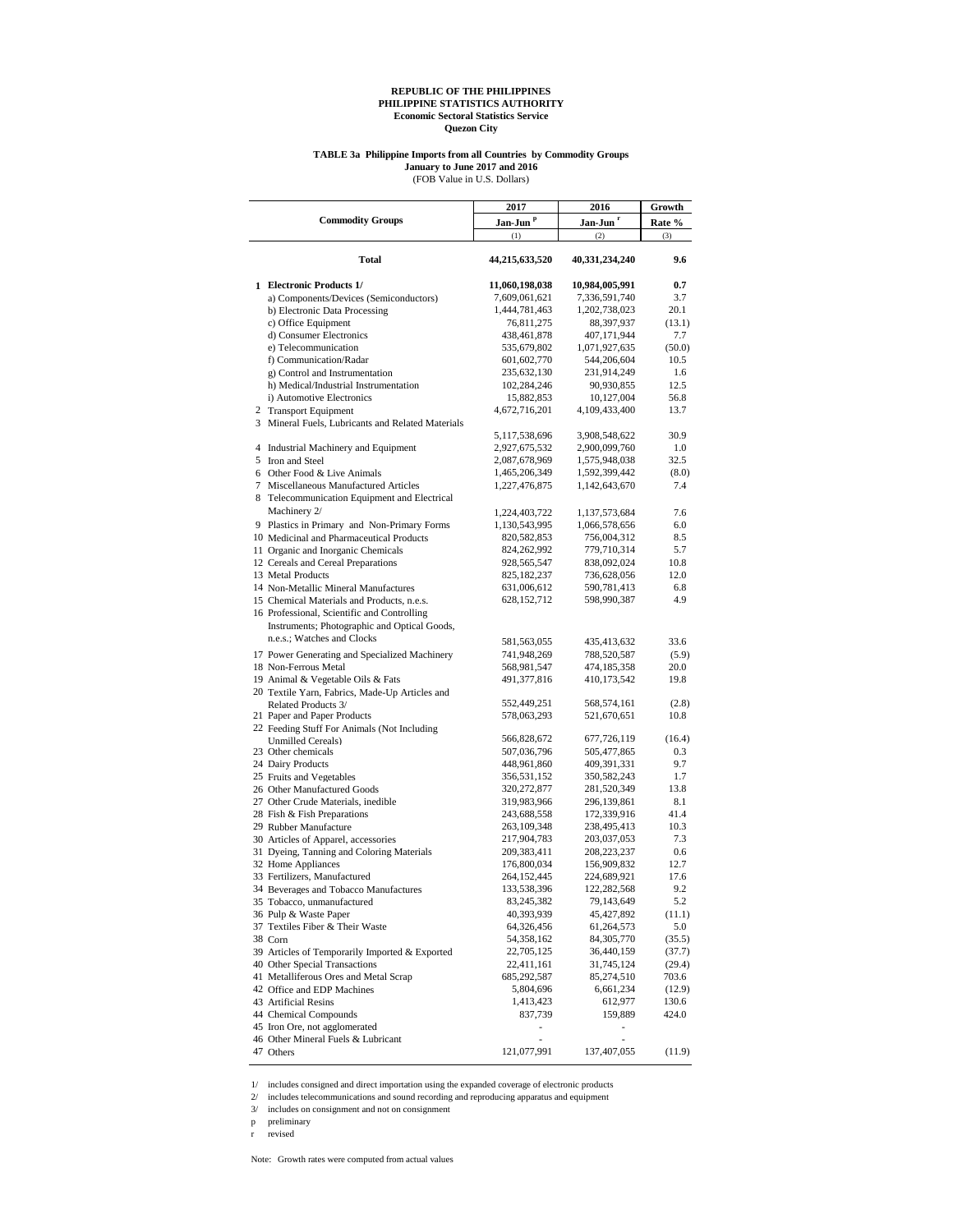#### **TABLE 4 Philippine Exports by Major Type of Goods**

(FOB in Thousand U.S. Dollars) **June 2017 and 2016**

|                                                                   | 2017                      |                          | 2016                                 |                | Growth          |  |
|-------------------------------------------------------------------|---------------------------|--------------------------|--------------------------------------|----------------|-----------------|--|
| <b>Major Type of Goods</b>                                        | June <sup>p</sup>         | % Share                  | June <sup>r</sup>                    | % Share        | Rate %          |  |
|                                                                   | (1)                       | (2)                      | (3)                                  | (4)            | (5)             |  |
| <b>Total Exports</b>                                              | 4,913,006                 | 100.0                    | 4,872,903                            | 100.0          | 0.8             |  |
|                                                                   |                           |                          |                                      |                |                 |  |
| <b>Total Agro-Based Products</b>                                  | 303,693                   | 6.2                      | 302,755                              | 6.2            | 0.3             |  |
| <b>Agro-Based Products</b><br><b>Coconut Products</b>             | 238,437                   | 4.9<br>2.5               | 235,193                              | 4.8<br>2.5     | 1.4<br>1.5      |  |
| Copra                                                             | 124,688<br>23             | 0.0                      | 122,896<br>28                        | 0.0            | (18.8)          |  |
| Coconut Oil                                                       | 100,748                   | 2.1                      | 105,547                              | 2.2            | (4.5)           |  |
| <b>Desiccated Coconut</b>                                         | 18,547                    | 0.4                      | 13,562                               | 0.3            | 36.8            |  |
| Copra Meal/Cake                                                   | 3,592                     | 0.1                      | 2,494                                | 0.1            | 44.0            |  |
| Others                                                            | 1,778                     | 0.0                      | 1.264                                | 0.0            | 40.7            |  |
| <b>Sugar and Products</b>                                         | 9,992                     | 0.2                      | 498                                  | $_{0.0}$       | 1,905.9         |  |
| Centrifugal and Refined<br>Molasses                               | 9,669<br>$\boldsymbol{a}$ | 0.2<br>$\sim$            | $\boldsymbol{a}$<br>$\boldsymbol{a}$ | $\overline{a}$ | ÷               |  |
| Others                                                            | 323                       | 0.0                      | 498                                  | 0.0            | (35.2)          |  |
| <b>Fruits and Vegetables</b>                                      | 103,757                   | 2.1                      | 111,798                              | 2.3            | (7.2)           |  |
| <b>Canned Pineapple</b>                                           | 21,025                    | 0.4                      | 29,816                               | 0.6            | (29.5)          |  |
| Pineapple Juice                                                   | 68                        | 0.0                      | 5,702                                | 0.1            | (98.8)          |  |
| <b>Pineapple Concentrates</b>                                     | 7,131                     | 0.1                      | 1,459                                | 0.0            | 388.9           |  |
| <b>Bananas</b>                                                    | 51,087                    | 1.0                      | 41,172                               | 0.8            | 24.1            |  |
| Mangoes<br>Others                                                 | 2,910<br>21,535           | 0.1<br>0.4               | 1,277<br>32,374                      | 0.0<br>0.7     | 127.8<br>(33.5) |  |
| <b>Other Agro-Based Products</b>                                  | 65,256                    | 1.3                      | 67,562                               | 1.4            | (3.4)           |  |
| Fish, Fresh or Preserved Of Which: Shrimps                        |                           |                          |                                      |                |                 |  |
| and Prawns                                                        | 31,428                    | 0.6                      | 44,633                               | 0.9            | (29.6)          |  |
| Coffee, Raw, not Roasted                                          | $\boldsymbol{a}$          | $\overline{a}$           | $\overline{a}$                       | ÷.             |                 |  |
| Abaca Fibers                                                      | 3,367                     | 0.1                      | 1,656                                | 0.0            | 103.4           |  |
| Tobacco Unmanufactured                                            | 4,577                     | 0.1                      | 2,185                                | 0.0            | 109.5           |  |
| Natural Rubber                                                    | 7,079                     | 0.1                      | 1,181                                | 0.0            | 499.3           |  |
| Ramie Fibers, Raw or Roasted                                      | 4                         | 0.0                      |                                      | ÷.             |                 |  |
| Seaweeds, Dried<br>Rice                                           | 591<br>24                 | 0.0<br>0.0               | 667<br>24                            | 0.0<br>0.0     | (11.4)<br>1.3   |  |
| Others                                                            | 18,185                    | 0.4                      | 17,217                               | 0.4            | 5.6             |  |
| <b>Forest Products</b>                                            | 10,670                    | 0.2                      | 2,088                                | 0.0            | 410.9           |  |
| Logs                                                              | $\boldsymbol{a}$          | $\overline{a}$           | $\boldsymbol{a}$                     |                |                 |  |
| Lumber                                                            | 5,881                     | 0.1                      | 2,033                                | 0.0            | 189.3           |  |
| Plywood                                                           | 3,162                     | 0.1                      | 55                                   | 0.0            | 5,616.7         |  |
| Veneer Sheets/Corestocks                                          | 19                        | 0.0                      | $\boldsymbol{a}$                     | ٠              | ÷               |  |
| Others                                                            | 1,608                     | 0.0                      | $\boldsymbol{a}$                     |                |                 |  |
| <b>Mineral Products</b><br><b>Copper Concentrates</b>             | 310,981<br>40,337         | 6.3<br>0.8               | 243,113<br>24,632                    | 5.0<br>0.5     | 27.9<br>63.8    |  |
| Copper Metal                                                      | 69,725                    | 1.4                      | $\boldsymbol{a}$                     | ٠              | ÷               |  |
| Gold                                                              | 103                       | 0.0                      | $\boldsymbol{a}$                     |                |                 |  |
| Iron Ore Agglomerates                                             | 10,021                    | 0.2                      | 11,891                               | 0.2            | (15.7)          |  |
| Chromium Ore                                                      | 1,465                     | 0.0                      | 36                                   | 0.0            | 3,968.3         |  |
| Nickel                                                            | $\boldsymbol{a}$          | $\overline{\phantom{a}}$ | $\boldsymbol{a}$                     | ٠              |                 |  |
| Others                                                            | 189,331                   | 3.9                      | 206,554                              | 4.2            | (8.3)           |  |
| <b>Petroleum Products</b><br><b>Manufactured Goods</b>            | 14,549                    | 0.3<br>85.1              | 36,660                               | 0.8<br>85.9    | (60.3)<br>(0.0) |  |
| <b>Electronic Products</b>                                        | 4,183,226<br>2,616,202    | 53.3                     | 4,184,420<br>2,506,552               | 51.4           | 4.4             |  |
| Components/Devices (Semiconductors)                               | 1,909,378                 | 38.9                     | 1,799,737                            | 36.9           | 6.1             |  |
| <b>Electronic Data Processing</b>                                 | 482,631                   | 9.8                      | 434,665                              | 8.9            | 11.0            |  |
| Office Equipment                                                  | 50,632                    | 1.0                      | 30,438                               | 0.6            | 66.3            |  |
| <b>Consumer Electronics</b>                                       | 14,475                    | 0.3                      | 61,909                               | 1.3            | (76.6)          |  |
| Telecommunication                                                 | 37,999                    | 0.8                      | 56,447                               | $1.2\,$        | (32.7)          |  |
| Communication/Radar                                               | 43,784                    | 0.9                      | 39,759                               | 0.8            | 10.1            |  |
| Control and Instrumentation<br>Medical/Industrial Instrumentation | 64,061<br>5,555           | 1.3<br>0.1               | 65,743<br>10,242                     | 1.3<br>0.2     | (2.6)<br>(45.8) |  |
| <b>Automotive Electronics</b>                                     | 7,686                     | 0.2                      | 7,611                                | 0.2            | 1.0             |  |
| <b>Other Electronics</b>                                          | 247,685                   | 5.0                      | 208,562                              | 4.3            | 18.8            |  |
| Garments                                                          | 69,866                    | 1.4                      | 93,386                               | 1.9            | (25.2)          |  |
| Textile Yarns/Fabrics                                             | 18,456                    | 0.4                      | 14,951                               | 0.3            | 23.4            |  |
| Footwear                                                          | 4,751                     | 0.1                      | 3,468                                | 0.1            | 37.0            |  |
| Travel Goods and Handbags                                         | 48,456                    | 1.0                      | 42,840                               | 0.9            | 13.1            |  |
| <b>Wood Manufactures</b><br>Furniture and Fixtures                | 127,991                   | 2.6                      | 242,560                              | 5.0            | (47.2)          |  |
| Chemicals                                                         | 24,833<br>113,739         | 0.5<br>2.3               | 19,704<br>114,128                    | 0.4<br>2.3     | 26.0<br>(0.3)   |  |
| Non-Metallic Mineral Manufactures                                 | 11,113                    | 0.2                      | 8,089                                | 0.2            | 37.4            |  |
| Machinery and Transport Equipment                                 | 388,864                   | 7.9                      | 366,824                              | 7.5            | 6.0             |  |
| Processed food and Beverages                                      | 101,375                   | 2.1                      | 102,872                              | 2.1            | (1.5)           |  |
| Iron and Steel                                                    | 10,559                    | 0.2                      | 7,666                                | 0.2            | 37.7            |  |
| Baby Carr., Toys, Games and sporting goods                        | 17,119                    | 0.3                      | 22,594                               | $0.5\,$        | (24.2)          |  |
| Basketwork, Wickerwork and Other Articles of                      |                           |                          |                                      |                |                 |  |
| <b>Plaiting Materials</b>                                         | 2,668                     | 0.1                      | 3,247                                | 0.1            | (17.8)          |  |
| Misc.Manufactured Articles, n.e.s.<br>Others                      | 51,976                    | 1.1                      | 89,240                               | 1.8            | (41.8)          |  |
| <b>Special Transactions</b>                                       | 327,573<br>89,887         | 6.7<br>1.8               | 337,737<br>103,866                   | 6.9<br>2.1     | (3.0)<br>(13.5) |  |
| <b>Re-Export</b>                                                  | 9,737                     | 0.2                      | 31,084                               | $0.6\,$        | (68.7)          |  |

a - no export data<br>
b - less than \$1,000<br>
- no growth rate/no percent share<br>
p - preliminary<br>
r - revised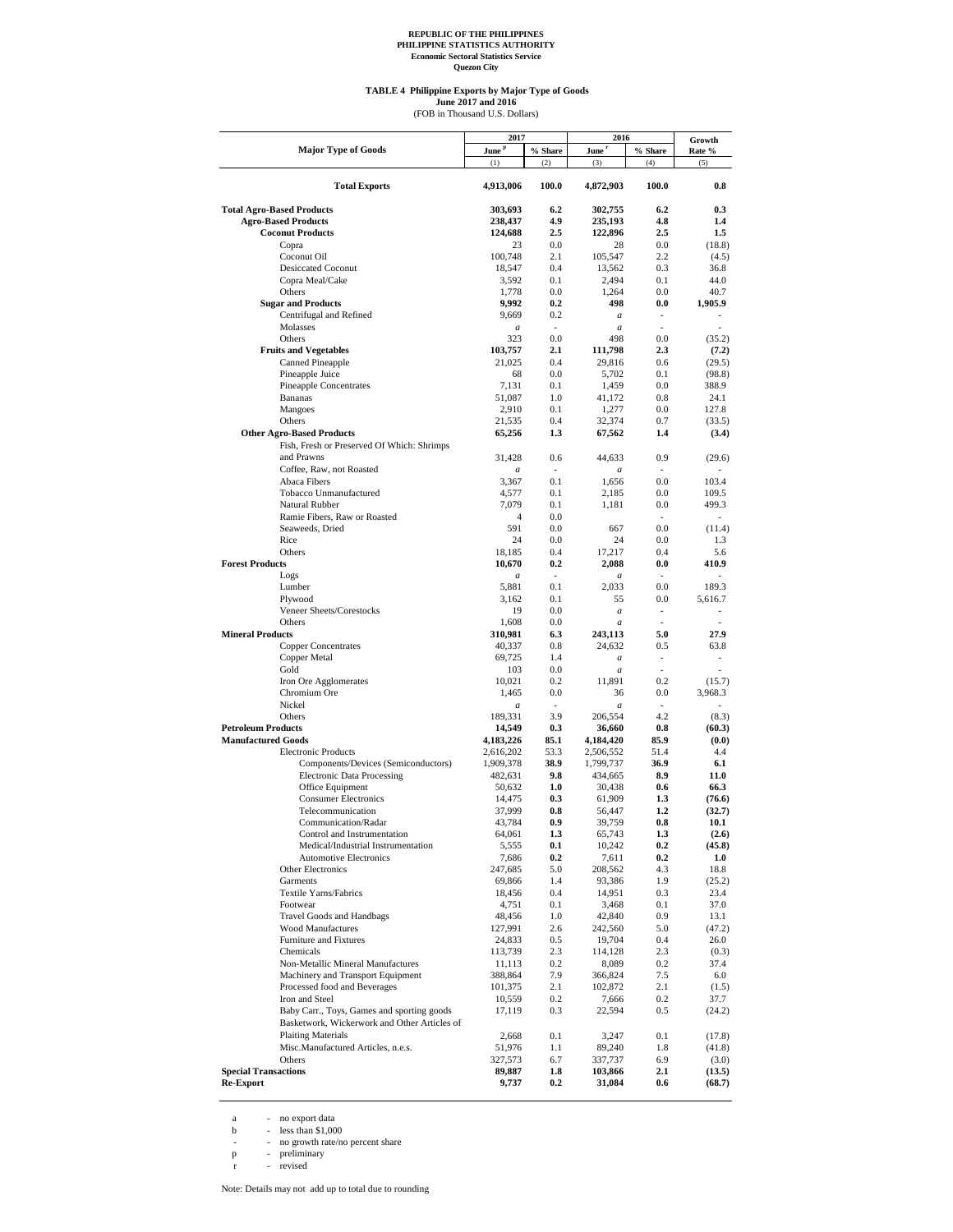#### **TABLE 4a Philippine Exports by Major Type of Goods**

(FOB in Thousand U.S. Dollars) **January to June 2017 and 2016**

|                                                 | 2017                       | 2016                       | Growth          |
|-------------------------------------------------|----------------------------|----------------------------|-----------------|
| <b>Major Type of Goods</b>                      | Jan-Jun <sup>p</sup>       | Jan-Jun <sup>r</sup>       | Rate %          |
|                                                 | (1)                        | (2)                        | (3)             |
|                                                 |                            |                            |                 |
| <b>Total Exports</b>                            | 31,043,123                 | 27,333,552                 | 13.6            |
| <b>Total Agro-Based Products</b>                | 2,057,964                  | 1,669,883                  | 23.2            |
| <b>Agro-Based Products</b>                      | 1,635,442                  | 1,316,534                  | 24.2            |
| <b>Coconut Products</b>                         | 920,653                    | 516,753                    | 78.2            |
| Copra                                           | 91                         | 56                         | 63.2            |
| Coconut Oil                                     | 792,271                    | 421,069                    | 88.2            |
| <b>Desiccated Coconut</b>                       | 104,308                    | 61,939                     | 68.4            |
| Copra Meal/Cake                                 | 11,434                     | 22,965                     | (50.2)          |
| Others                                          | 12,550                     | 10,723                     | 17.0            |
| <b>Sugar and Products</b>                       | 78,179<br>76,210           | 99,550<br>96,361           | (21.5)          |
| Centrifugal and Refined<br>Molasses             |                            |                            | (20.9)          |
| Others                                          | $\boldsymbol{a}$<br>1,970  | $\boldsymbol{a}$<br>3,190  | (38.2)          |
| <b>Fruits and Vegetables</b>                    | 636,609                    | 700,230                    | (9.1)           |
| Canned Pineapple                                | 144,349                    | 179,977                    | (19.8)          |
| Pineapple Juice                                 | 119                        | 53,383                     | (99.8)          |
| Pineapple Concentrates                          | 45,849                     | 9,849                      | 365.5           |
| Bananas                                         | 287,241                    | 278,472                    | 3.1             |
| Mangoes                                         | 10,268                     | 6,494                      | 58.1            |
| Others                                          | 148,783                    | 172,055                    | (13.5)          |
| <b>Other Agro-Based Products</b>                | 422,522                    | 353,349                    | 19.6            |
| Fish, Fresh or Preserved Of Which: Shrimps      |                            |                            |                 |
| and Prawns                                      | 200,486                    | 183,712                    | 9.1             |
| Coffee, Raw, not Roasted                        | $\boldsymbol{a}$           | 34                         | (100.0)         |
| Abaca Fibers                                    | 12,640                     | 7,153                      | 76.7            |
| Tobacco Unmanufactured                          | 39,699                     | 27,377                     | 45.0            |
| Natural Rubber                                  | 56,244                     | 11,614                     | 384.3           |
| Ramie Fibers, Raw or Roasted                    | 3,827                      | $\boldsymbol{a}$           | ٠               |
| Seaweeds, Dried                                 | 4,005                      | 3,359                      | 19.2            |
| Rice                                            | 119                        | 121                        | (1.8)           |
| Others                                          | 105,502                    | 119,980                    | (12.1)          |
| <b>Forest Products</b><br>Logs                  | 52,138<br>$\boldsymbol{a}$ | 11,551<br>$\boldsymbol{a}$ | 351.4           |
| Lumber                                          | 31,481                     | 10,971                     | 186.9           |
| Plywood                                         | 14,459                     | 361                        | 3,902.7         |
| Veneer Sheets/Corestocks                        | 46                         | 7                          | 578.8           |
| Others                                          | 6,152                      | 213                        | 2,794.8         |
| <b>Mineral Products</b>                         | 1,903,123                  | 1,051,853                  | 80.9            |
| <b>Copper Concentrates</b>                      | 165,618                    | 229,403                    | (27.8)          |
| Copper Metal                                    | 541,275                    | 62,906                     | 760.5           |
| Gold                                            | 61,045                     | 2,775                      | 2,099.4         |
| Iron Ore Agglomerates                           | 22,878                     | 52,639                     | (56.5)          |
| Chromium Ore                                    | 3,606                      | 87                         | 4,030.5         |
| Nickel                                          | $\boldsymbol{a}$           | $\boldsymbol{a}$           |                 |
| Others                                          | 1,108,701                  | 704,043                    | 57.5            |
| <b>Petroleum Products</b>                       | 120,527                    | 143,211                    | (15.8)          |
| <b>Manufactured Goods</b>                       | 26,286,146                 | 23,952,653                 | 9.7             |
| <b>Electronic Products</b>                      | 15,555,930                 | 13,883,484                 | 12.0            |
| Components/Devices (Semiconductors)             | 11,131,098                 | 9,983,354                  | 11.5            |
| <b>Electronic Data Processing</b>               | 2,870,707                  | 2,497,832                  | 14.9            |
| Office Equipment<br><b>Consumer Electronics</b> | 363,708<br>155,549         | 192,511<br>166,001         | 88.9            |
| Telecommunication                               | 226,845                    | 337,619                    | (6.3)<br>(32.8) |
| Communication/Radar                             | 339,460                    | 220,331                    | 54.1            |
| Control and Instrumentation                     | 388,590                    | 336,135                    | 15.6            |
| Medical/Industrial Instrumentation              | 30,167                     | 62,856                     | (52.0)          |
| <b>Automotive Electronics</b>                   | 49,805                     | 86,845                     | (42.7)          |
| Other Electronics                               | 1,610,800                  | 1,378,965                  | 16.8            |
| Garments                                        | 687,658                    | 556,871                    | 23.5            |
| Textile Yarns/Fabrics                           | 99,516                     | 100,458                    | (0.9)           |
| Footwear                                        | 32,856                     | 19,378                     | 69.6            |
| Travel Goods and Handbags                       | 236,120                    | 218,902                    | 7.9             |
| <b>Wood Manufactures</b>                        | 758,548                    | 1,528,857                  | (50.4)          |
| Furniture and Fixtures                          | 167,014                    | 116,870                    | 42.9            |
| Chemicals                                       | 905,200                    | 812,469                    | 11.4            |
| Non-Metallic Mineral Manufactures               | 71,305                     | 78,174                     | (8.8)           |
| Machinery and Transport Equipment               | 2,747,382                  | 2,209,658                  | 24.3            |
| Processed food and Beverages                    | 618,941                    | 480,026                    | 28.9            |
| Iron and Steel                                  | 64,202                     | 62,032                     | 3.5             |
| Baby Carr., Toys, Games and sporting goods      | 97,422                     | 110,755                    | (12.0)          |
| Basketwork, Wickerwork and Other Articles of    |                            |                            |                 |
| <b>Plaiting Materials</b>                       | 22,810                     | 24,153                     | (5.6)           |
| Misc.Manufactured Articles, n.e.s.              | 304,408                    | 385,985                    | (21.1)          |
| Others                                          | 2,306,033                  | 1,985,616                  | 16.1            |
| <b>Special Transactions</b>                     | 623,225                    | 504,401                    | 23.6            |
| <b>Re-Export</b>                                | 78,817                     | 112,594                    | (30.0)          |

a - no export data<br>
b - less than \$1,000<br>
- no growth rate/no percent share<br>
p - preliminary<br>
r - revised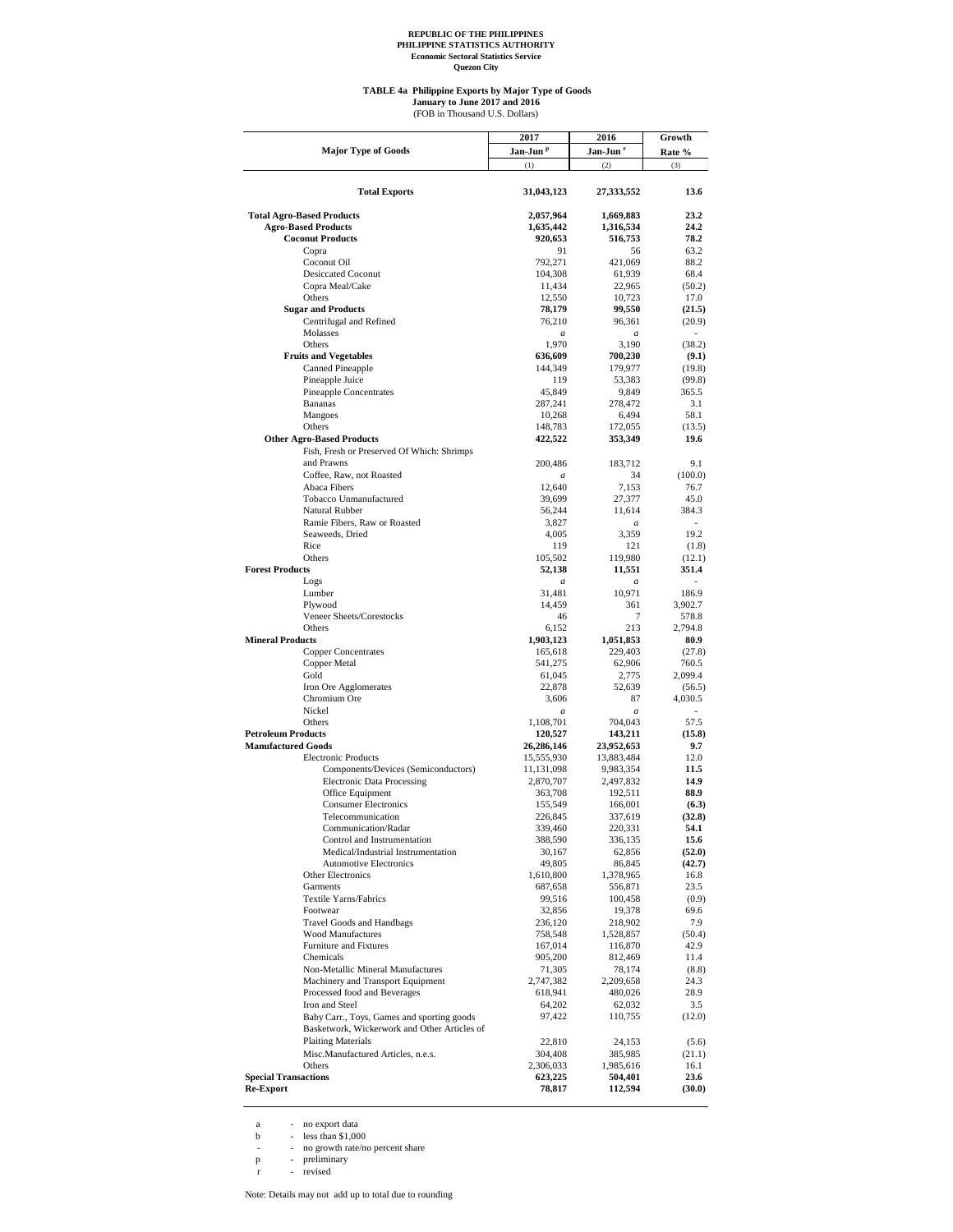# **TABLE 5 Philippine Imports by Major Type of Goods**

**June 2017 and 2016**<br>(FOB in Thousand U.S. Dollars)

|                                                                        | 2017              |             | 2016                         | Growth      |                 |
|------------------------------------------------------------------------|-------------------|-------------|------------------------------|-------------|-----------------|
| <b>Major Type of Goods</b>                                             | June <sup>p</sup> | % Share     | $\mathbf{June}$ $\mathbf{r}$ | % Share     | Rate %          |
|                                                                        | (1)               | (2)         | (3)                          | (4)         | (5)             |
| <b>Total Imports</b>                                                   | 7,060,251         | 100.0       | 7,243,655                    | 100.0       | (2.5)           |
| <b>Capital Goods</b>                                                   | 2,298,324         | 32.6        | 2,382,274                    | 32.9        | (3.5)           |
| Power Generating and Specialized Machines                              | 610,111           | 8.6         | 713,386                      | 9.8         | (14.5)          |
| Office and EDP Machines                                                | 241,034           | 3.4         | 213,286                      | 2.9         | 13.0            |
| Telecommunication Eqpt.and Elect. Mach.                                | 949,707           | 13.5        | 1,016,623                    | 14.0        | (6.6)           |
| Land Transport Eqpt. excl. Passenger Cars and                          |                   |             |                              |             |                 |
| Motorized cycle                                                        | 219,932           | 3.1         | 266,715                      | 3.7         | (17.5)          |
| Aircraft, Ships and Boats                                              | 130,454           | 1.8         | 56,717                       | 0.8         | 130.0           |
| Prof.Sci.and Cont. Inst., Photographic Eqpt.                           |                   |             |                              |             |                 |
| and Optical Goods                                                      | 147,086           | 2.1         | 115,547                      | 1.6         | 27.3            |
| <b>Raw Materials and Intermediate Goods</b>                            | 2,603,028         | 36.9        | 2,795,358                    | 38.6        | (6.9)           |
| <b>Unprocessed Raw Materials</b>                                       | 193,486           | 2.7         | 183,136                      | 2.5         | 5.7             |
| Wheat                                                                  | 99,883            | 1.4         | 54,955                       | 0.8         | 81.8            |
| Corn                                                                   | 11,914            | 0.2         | 25,910                       | 0.4         | (54.0)          |
| Unmilled cereals excl. rice and corn                                   | 1,030             | 0.0         | 890                          | 0.0         | 15.7            |
| Crude materials, inedible                                              | 68,249            | 1.0         | 87,763                       | 1.2         | (22.2)          |
| Pulp and waste paper                                                   | 11,814            | 0.2         | 7,474                        | 0.1         | 58.1            |
| Cotton                                                                 | 2,663             | 0.0         | 648                          | 0.0         | 310.9           |
| Syn. Fibers                                                            | 4,715             | 0.1         | 8,011                        | 0.1         | (41.1)          |
| Metalliferous ores                                                     | 1,656             | 0.0         | 10,942                       | 0.2         | (84.9)          |
| Others                                                                 | 47,401            | 0.7         | 60,688                       | 0.8         | (21.9)          |
| Tobacco, unmanufactured                                                | 12,411            | 0.2         | 13,619                       | 0.2         | (8.9)           |
| Semi-Processed Raw Materials                                           | 2,409,541         | 34.1        | 2,612,221                    | 36.1        | (7.8)           |
| Feeding stuffs for animals                                             | 75,544            | 1.1         | 121,913                      | 1.7         | (38.0)          |
| Animal and vegetable oils and fats                                     | 89,788            | 1.3         | 72,616                       | 1.0         | 23.6            |
| Chemical                                                               | 750,808           | 10.6        | 754,354                      | 10.4        | (0.5)           |
| Chemical compounds                                                     | 159,620           | 2.3         | 143,382                      | 2.0         | 11.3            |
| Medicinal and pharmaceutical chem.                                     | 160,517           | 2.3         | 135,460                      | 1.9         | 18.5            |
| Urea                                                                   | 8,356             | 0.1         | 16,360                       | 0.2         | (48.9)          |
| Fertilizer excl. urea                                                  | 16,871            | 0.2         | 24,455                       | 0.3         | (31.0)          |
| Artificial resins                                                      | 183,017           | 2.6         | 198,367                      | 2.7         | (7.7)           |
| Others                                                                 | 222,427           | 3.2<br>13.2 | 236,331                      | 3.3<br>13.5 | (5.9)           |
| Manufactured goods                                                     | 929,278           | 1.2         | 977,618                      | 1.2         | (4.9)           |
| Paper and paper products<br>Textile yarn, fabrics and made-up articles | 86,273<br>86,996  | 1.2         | 87,033<br>99,035             | 1.4         | (0.9)<br>(12.2) |
| Non-metallic mineral manufactures                                      | 121,411           | 1.7         | 110,212                      | 1.5         | 10.2            |
| Iron and steel                                                         | 304,352           | 4.3         | 371,938                      | 5.1         | (18.2)          |
| Non-ferrous metals                                                     | 94,069            | 1.3         | 82,712                       | 1.1         | 13.7            |
| Metal products                                                         | 139,364           | 2.0         | 128,175                      | 1.8         | 8.7             |
| Others                                                                 | 96,813            | 1.4         | 98,514                       | 1.4         | (1.7)           |
| Embroideries                                                           | 1,825             | 0.0         | 4,008                        | 0.1         | (54.5)          |
| Mat/Acc for the mftr. of elect. eqpt.                                  | 562,298           | 8.0         | 681,712                      | 9.4         | (17.5)          |
| Iron ore, not agglomerated                                             |                   | ÷.          |                              | ٠           | ÷,              |
| <b>Mineral Fuels, Lubricant and Related Materials</b>                  | 806,897           | 11.4        | 780,647                      | 10.8        | 3.4             |
| Coal, Coke                                                             | 106,703           | 1.5         | 86,296                       | 1.2         | 23.6            |
| Petroleum crude                                                        | 180,499           | 2.6         | 315,995                      | 4.4         | (42.9)          |
| Others                                                                 | 519,695           | 7.4         | 378,356                      | 5.2         | 37.4            |
| <b>Consumer Goods</b>                                                  | 1,325,471         | 18.8        | 1,238,371                    | 17.1        | 7.0             |
| Durable                                                                | 781,020           | 11.1        | 727,408                      | 10.0        | 7.4             |
| Passenger cars and motorized cycle                                     | 474,547           | 6.7         | 428,933                      | 5.9         | 10.6            |
| Home appliances                                                        | 69,406            | 1.0         | 59,404                       | 0.8         | 16.8            |
| Misc. manufactures                                                     | 237,067           | 3.4         | 239,071                      | 3.3         | (0.8)           |
| Non-Durable                                                            | 544,451           | 7.7         | 510,963                      | 7.1         | 6.6             |
| Food and live animals chiefly for food                                 | 483,456           | 6.8         | 444,784                      | 6.1         | 8.7             |
| Dairy products                                                         | 73,295            | 1.0         | 62,523                       | 0.9         | 17.2            |
| Fish and fish preparation                                              | 40,099            | 0.6         | 26,966                       | 0.4         | 48.7            |
| Rice                                                                   | 11,389            | 0.2         | 1,885                        | 0.0         | 504.2           |
| Fruits and vegetables                                                  | 61,150            | 0.9         | 59,641                       | 0.8         | 2.5             |
| Others                                                                 | 297,523           | 4.2         | 293,770                      | 4.1         | 1.3             |
| Beverages and tobacco mfture.                                          | 22,576            | 0.3         | 25,282                       | 0.3         | (10.7)          |
| Articles of apparel, access.                                           | 38,419            | 0.5         | 40,897                       | 0.6         | (6.1)           |
| <b>Special Transactions</b>                                            | 26,532            | $0.4\,$     | 47,005                       | $0.6\,$     | (43.6)          |
| Articles temporarily imported and exported                             | 5,571             | 0.1         | 8,087                        | 0.1         | (31.1)          |
| Others                                                                 | 20,961            | 0.3         | 38,918                       | 0.5         | (46.1)          |

Note: Details may not add up to total due to rounding.

p - Preliminary r - Revised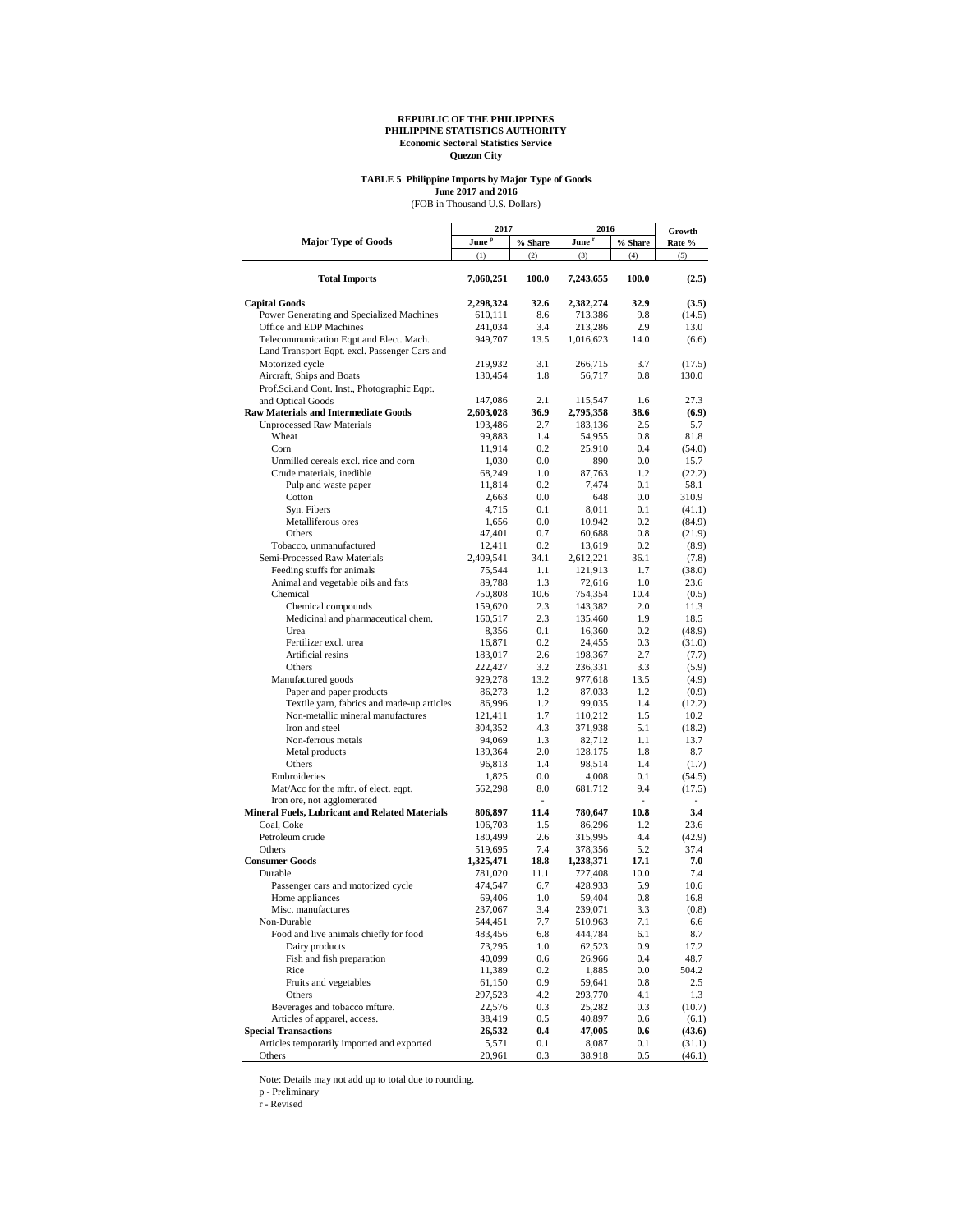## **TABLE 5a Philippine Imports by Major Type of Goods**

(FOB Value in Thousand U.S. Dollars) **January to June 2017 and 2016**

|                                                       | 2017                 | 2016                 | Growth<br>Rate % |  |
|-------------------------------------------------------|----------------------|----------------------|------------------|--|
| <b>Major Type of Goods</b>                            | Jan-Jun <sup>p</sup> | Jan-Jun <sup>r</sup> |                  |  |
|                                                       | (1)                  | (2)                  | (3)              |  |
| <b>Total Imports</b>                                  | 44,215,634           | 40,331,234           | 9.6              |  |
| <b>Capital Goods</b>                                  | 14,441,779           | 13,694,720           | 5.5              |  |
| Power Generating and Specialized Machines             | 3,669,557            | 3,684,923            | (0.4)            |  |
| Office and EDP Machines                               | 1,463,260            | 1,297,060            | 12.8             |  |
| Telecommunication Eqpt.and Elect. Mach.               | 6,266,310            | 6,212,090            | 0.9              |  |
| Land Transport Eqpt. excl. Passenger Cars and         |                      |                      |                  |  |
| Motorized cycle                                       | 1,271,506            | 1,179,083            | 7.8              |  |
| Aircraft, Ships and Boats                             | 954,696              | 659,575              | 44.7             |  |
| Prof.Sci.and Cont. Inst., Photographic Eqpt.          |                      |                      |                  |  |
| and Optical Goods                                     | 816,450              | 661,989              | 23.3             |  |
| <b>Raw Materials and Intermediate Goods</b>           | 17,048,262           | 15,509,031           | 9.9              |  |
| <b>Unprocessed Raw Materials</b>                      | 1,839,298            | 1,187,770            | 54.9             |  |
| Wheat                                                 | 573,220              | 511,406              | 12.1             |  |
| Corn                                                  | 69,256               | 103,336              | (33.0)           |  |
| Unmilled cereals excl. rice and corn                  | 3,579                | 5,777                | (38.0)           |  |
| Crude materials, inedible                             | 1,109,997            | 488,107              | 127.4            |  |
| Pulp and waste paper<br>Cotton                        | 40,394               | 45,428               | (11.1)<br>156.5  |  |
| Syn. Fibers                                           | 16,550<br>32,965     | 6,453<br>34,038      | (3.2)            |  |
| Metalliferous ores                                    | 685,293              | 85,275               | 703.6            |  |
| Others                                                | 334,795              | 316,913              | 5.6              |  |
| Tobacco, unmanufactured                               | 83,245               | 79,144               | 5.2              |  |
| Semi-Processed Raw Materials                          | 15,208,964           | 14,321,262           | 6.2              |  |
| Feeding stuffs for animals                            | 566,829              | 677,726              | (16.4)           |  |
| Animal and vegetable oils and fats                    | 491,378              | 410,174              | 19.8             |  |
| Chemical                                              | 4,386,323            | 4,140,448            | 5.9              |  |
| Chemical compounds                                    | 825,062              | 779,870              | 5.8              |  |
| Medicinal and pharmaceutical chem.                    | 820,583              | 756,004              | 8.5              |  |
| Urea                                                  | 107,845              | 92,010               | 17.2             |  |
| Fertilizer excl. urea                                 | 156,308              | 132,680              | 17.8             |  |
| Artificial resins                                     | 1,131,957            | 1,067,192            | 6.1              |  |
| Others                                                | 1,344,569            | 1,312,691            | 2.4              |  |
| Manufactured goods                                    | 5,791,867            | 4,949,100            | 17.0             |  |
| Paper and paper products                              | 575,205              | 511,151              | 12.5             |  |
| Textile yarn, fabrics and made-up articles            | 520,430              | 540,390              | (3.7)            |  |
| Non-metallic mineral manufactures                     | 631,007              | 590,781              | 6.8              |  |
| Iron and steel                                        | 2,087,679            | 1,575,948            | 32.5             |  |
| Non-ferrous metals                                    | 568,982              | 474,185              | 20.0             |  |
| Metal products<br>Others                              | 825,182<br>583,382   | 736,628<br>520,016   | 12.0<br>12.2     |  |
| Embroideries                                          | 32,019               | 28,184               | 13.6             |  |
| Mat/Acc for the mftr. of elect. eqpt.                 | 3,940,548            | 4,115,631            | (4.3)            |  |
| Iron ore, not agglomerated                            |                      |                      | ٠                |  |
| <b>Mineral Fuels, Lubricant and Related Materials</b> | 5,117,539            | 3,908,549            | 30.9             |  |
| Coal, Coke                                            | 624,541              | 441,259              | 41.5             |  |
| Petroleum crude                                       | 1,667,867            | 1,407,354            | 18.5             |  |
| Others                                                | 2,825,131            | 2,059,936            | 37.1             |  |
| <b>Consumer Goods</b>                                 | 7,429,675            | 6,973,208            | 6.5              |  |
| Durable                                               | 4,226,976            | 3,821,296            | 10.6             |  |
| Passenger cars and motorized cycle                    | 2,448,924            | 2,271,883            | 7.8              |  |
| Home appliances                                       | 372,641              | 339,747              | 9.7              |  |
| Misc. manufactures                                    | 1,405,411            | 1,209,666            | 16.2             |  |
| Non-Durable                                           | 3,202,699            | 3,151,911            | 1.6              |  |
| Food and live animals chiefly for food                | 2,851,256            | 2,826,592            | 0.9              |  |
| Dairy products                                        | 448,962              | 409,391              | 9.7              |  |
| Fish and fish preparation                             | 243,689              | 172,340              | 41.4             |  |
| Rice                                                  | 188,820              | 162,487              | 16.2             |  |
| Fruits and vegetables                                 | 356,531<br>1,613,254 | 350,582              | 1.7              |  |
| Others<br>Beverages and tobacco mfture.               |                      | 1,731,792            | (6.8)            |  |
| Articles of apparel, access.                          | 133,538<br>217,905   | 122,283              | 9.2<br>7.3       |  |
| <b>Special Transactions</b>                           | 178,379              | 203,037<br>245,727   | (27.4)           |  |
| Articles temporarily imported and exported            | 22,705               | 36,440               | (37.7)           |  |
| Others                                                | 155,674              | 209,287              | (25.6)           |  |

Note: Details may not add up to total due to rounding. p - Preliminary r - Revised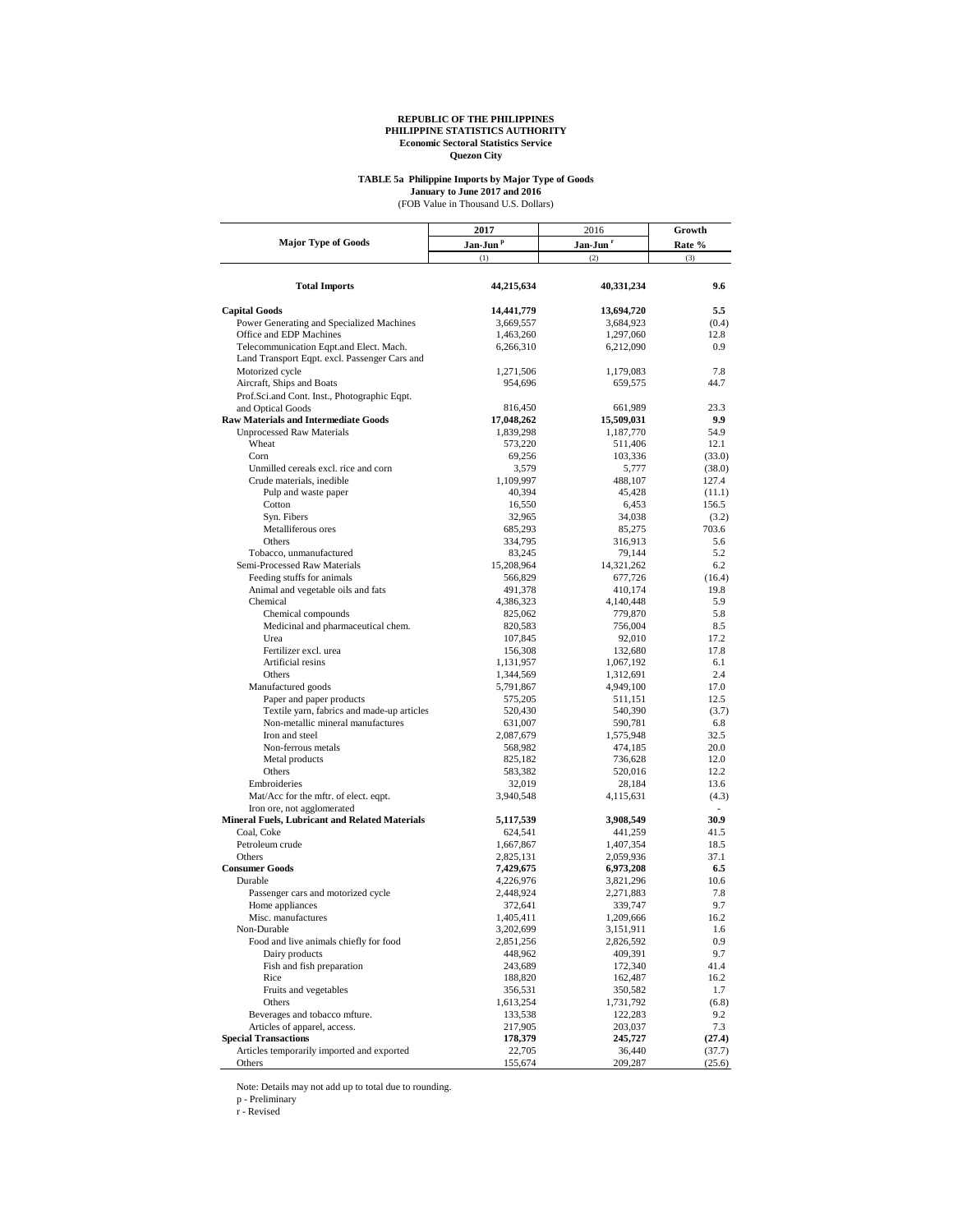## **REPUBLIC OF THE PHILIPPINES**

## **PHILIPPINE STATISTICS AUTHORITY**

#### **Economic Sectoral Statistics Service**

**Quezon City**

## **TABLE 6 Philippine Export Statistics from the Top Ten Countries: June 2017 and 2016**

(FOB Value in Million U.S.Dollars)

| 2017 |                                        |                   |         |                      |         |                   | 2016    |                      | <b>Annual Growth Rate (%)</b> |                |                   |
|------|----------------------------------------|-------------------|---------|----------------------|---------|-------------------|---------|----------------------|-------------------------------|----------------|-------------------|
|      | <b>Countries</b>                       | June <sup>P</sup> | % Share | Jan-Jun <sup>p</sup> | % Share | June <sup>r</sup> | % Share | Jan-Jun <sup>r</sup> | % Share                       | <b>Current</b> | <b>Cumulative</b> |
|      |                                        | (1)               | (2)     | (3)                  | (4)     | (5)               | (6)     | (7)                  | (8)                           | (9)            | (10)              |
|      | <b>Total</b>                           | 4,913.01          | 100.0   | 31,043.12            | 100.0   | 4,872.90          | 100.0   | 27,333.55            | 100.0                         | 0.8            | 13.6              |
|      | <b>Top 10 Countries Total</b>          | 4,134.93          | 84.2    | 25,164.25            | 81.1    | 4,090.48          | 83.9    | 22,770.31            | 83.3                          | 1.1            | 10.5              |
|      | Japan $\frac{1}{2}$                    | 909.17            | 18.5    | 5,194.12             | 16.7    | 999.61            | 20.5    | 5,772.29             | 21.1                          | (9.0)          | (10.0)            |
| 2    | United States Of America <sup>2/</sup> | 697.75            | 14.2    | 4,549.03             | 14.7    | 764.63            | 15.7    | 4,344.70             | 15.9                          | (8.7)          | 4.7               |
| 3    | Hong Kong                              | 667.50            | 13.6    | 4,033.15             | 13.0    | 592.67            | 12.2    | 3,020.25             | 11.0                          | 12.6           | 33.5              |
|      | China, People's Republic of            | 535.62            | 10.9    | 3,304.27             | 10.6    | 548.53            | 11.3    | 2,751.19             | 10.1                          | (2.4)          | 20.1              |
| 5    | Singapore                              | 299.52            | 6.1     | 1,928.95             | 6.2     | 322.56            | 6.6     | 1,886.76             | 6.9                           | (7.1)          | 2.2               |
| 6    | Thailand                               | 214.32            | 4.4     | 1,277.04             | 4.1     | 185.42            | 3.8     | 1,044.80             | 3.8                           | 15.6           | 22.2              |
|      | Korea, Republic of                     | 213.01            | 4.3     | 1,294.06             | 4.2     | 157.45            | 3.2     | 1,004.44             | 3.7                           | 35.3           | 28.8              |
| 8    | Germany                                | 206.80            | 4.2     | 1,269.25             | 4.1     | 207.27            | 4.3     | 1,143.17             | 4.2                           | (0.2)          | 11.0              |
| 9    | Taiwan                                 | 204.38            | 4.2     | 1,115.20             | 3.6     | 178.81            | 3.7     | 963.78               | 3.5                           | 14.3           | 15.7              |
| 10   | Netherlands                            | 186.87            | 3.8     | 1,199.17             | 3.9     | 133.53            | 2.7     | 838.93               | 3.1                           | 39.9           | 42.9              |
|      | <b>Other Countries</b>                 | 778.08            | 15.8    | 5,878.87             | 18.9    | 782.42            | 16.1    | 4,563.25             | 16.7                          | (0.6)          | 28.8              |
| 11   | Malaysia <sup>3/</sup>                 | 104.18            | 2.1     | 736.05               | 2.4     | 100.77            | 2.1     | 543.94               | 2.0                           | 3.4            | 35.3              |
| 12   | Mexico                                 | 67.00             | 1.4     | 334.07               | 1.1     | 48.23             | 1.0     | 209.58               | 0.8                           | 38.9           | 59.4              |
| 13   | France                                 | 63.27             | 1.3     | 402.29               | 1.3     | 62.20             | 1.3     | 326.26               | 1.2                           | 1.7            | 23.3              |
| 14   | Vietnam                                | 60.50             | 1.2     | 412.78               | 1.3     | 53.33             | 1.1     | 348.50               | 1.3                           | 13.4           | 18.4              |
| 15   | Indonesia                              | 48.60             | 1.0     | 321.04               | 1.0     | 33.34             | 0.7     | 338.74               | 1.2                           | 45.8           | (5.2)             |
| 16   | Australia                              | 40.39             | 0.8     | 229.55               | 0.7     | 38.16             | 0.8     | 232.94               | 0.9                           | 5.8            | (1.5)             |
| 17   | UK Great Britain and N. Ireland        | 40.03             | 0.8     | 242.38               | 0.8     | 40.14             | 0.8     | 241.79               | 0.9                           | (0.3)          | 0.2               |
| 18   | Canada                                 | 37.56             | 0.8     | 265.17               | 0.9     | 53.20             | 1.1     | 261.79               | 1.0                           | (29.4)         | 1.3               |
| 19   | India                                  | 33.00             | 0.7     | 286.24               | 0.9     | 24.65             | 0.5     | 171.79               | 0.6                           | 33.9           | 66.6              |
| 20   | Switzerland                            | 30.35             | 0.6     | 175.93               | 0.6     | 48.38             | 1.0     | 211.51               | 0.8                           | (37.3)         | (16.8)            |
| 21   | Others                                 | 253.19            | 5.2     | 2,473.38             | 8.0     | 280.01            | 5.7     | 1,676.41             | 6.1                           | (9.6)          | 47.5              |

1/ includes Okinawa

2/ includes Alaska and Hawaii

3/ includes Sabah and Sarawak

p preliminary

r revised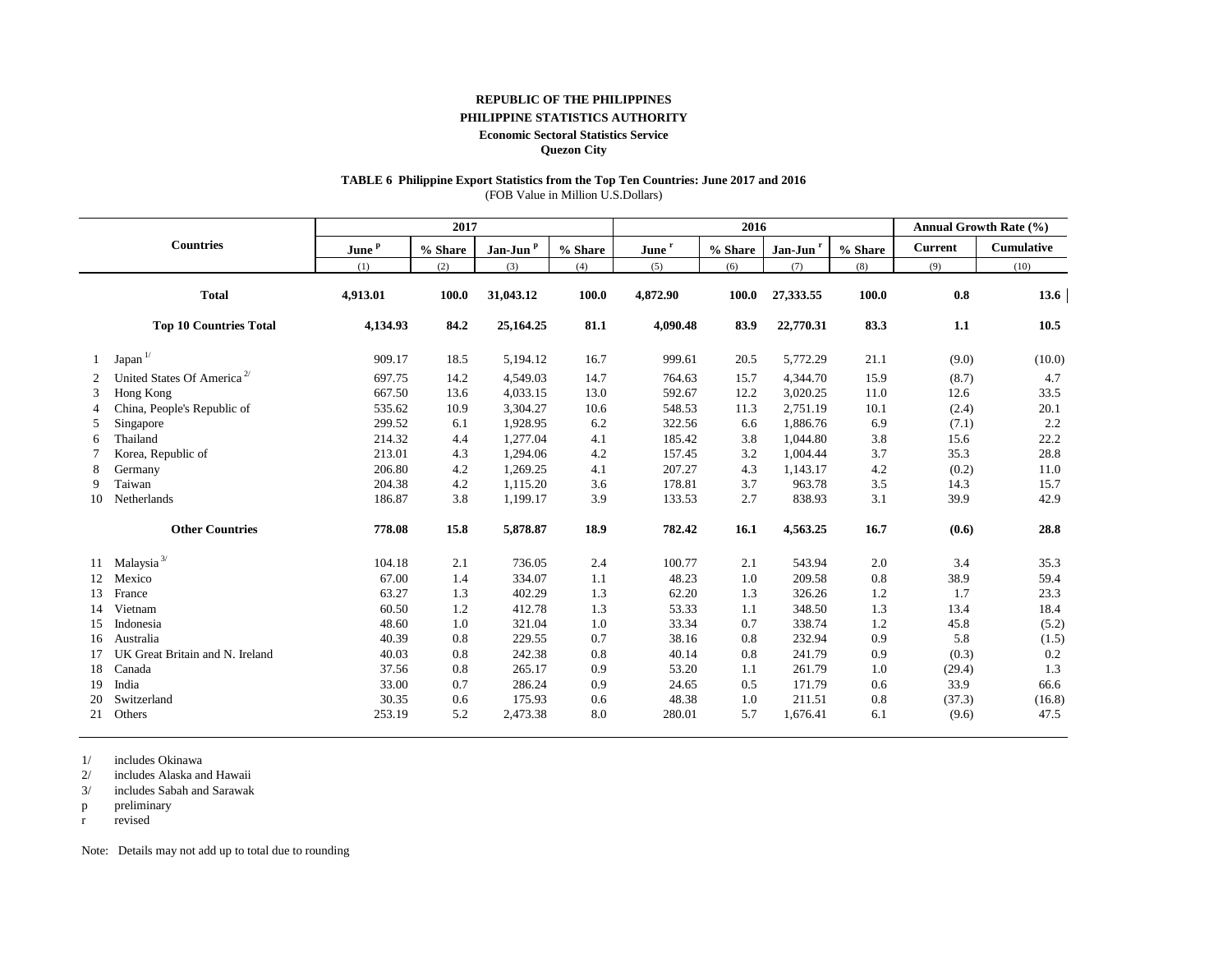## **REPUBLIC OF THE PHILIPPINES**

## **PHILIPPINE STATISTICS AUTHORITY**

#### **Economic Sectoral Statistics Service**

**Quezon City**

# **TABLE 7 Philippine Import Statistics from the Top Ten Countries: June 2017 and 2016**

(FOB Value in Million U.S.Dollars)

|    |                                        |                   | 2017    |                      |         | 2016              |         |                    |         | Annual Growth Rate (%) |                   |
|----|----------------------------------------|-------------------|---------|----------------------|---------|-------------------|---------|--------------------|---------|------------------------|-------------------|
|    | <b>Countries</b>                       | June <sup>P</sup> | % Share | Jan-Jun <sup>p</sup> | % Share | June <sup>r</sup> | % Share | Jan-Jun $^{\rm r}$ | % Share | <b>Current</b>         | <b>Cumulative</b> |
|    |                                        | (1)               | (2)     | (3)                  | (4)     | (5)               | (6)     | (7)                | (8)     | (9)                    | (10)              |
|    | <b>Total</b>                           | 7,060.25          | 100.0   | 44,215.63            | 100.0   | 7,243.66          | 100.0   | 40,331.23          | 100.0   | (2.5)                  | 9.6               |
|    | <b>Top 10 Countries Total</b>          | 5,602.65          | 79.4    | 34,519.60            | 78.1    | 5,738.37          | 79.2    | 31,676.82          | 78.5    | (2.4)                  | 9.0               |
|    | China, People's Republic of            | 1,325.57          | 18.8    | 8,061.63             | 18.2    | 1,376.58          | 19.0    | 7,423.96           | 18.4    | (3.7)                  | 8.6               |
| 2  | Japan $L$                              | 901.12            | 12.8    | 5,408.61             | 12.2    | 896.88            | 12.4    | 4,652.07           | 11.5    | 0.5                    | 16.3              |
| 3  | Thailand                               | 545.24            | 7.7     | 3,183.99             | 7.2     | 544.44            | 7.5     | 3,293.82           | 8.2     | 0.1                    | (3.3)             |
| 4  | Korea, Republic of                     | 542.02            | 7.7     | 3,598.78             | 8.1     | 467.36            | 6.5     | 2,642.62           | 6.6     | 16.0                   | 36.2              |
| 5  | United States Of America <sup>2/</sup> | 513.27            | 7.3     | 3,452.75             | 7.8     | 558.93            | 7.7     | 3,593.62           | 8.9     | (8.2)                  | (3.9)             |
| 6  | Indonesia                              | 483.76            | 6.9     | 2,851.00             | 6.4     | 400.71            | 5.5     | 1,984.22           | 4.9     | 20.7                   | 43.7              |
|    | Singapore                              | 443.76            | 6.3     | 2,713.25             | 6.1     | 479.01            | 6.6     | 2,638.68           | 6.5     | (7.4)                  | 2.8               |
| 8  | Taiwan                                 | 339.77            | 4.8     | 2,235.52             | 5.1     | 507.52            | 7.0     | 2,594.35           | 6.4     | (33.1)                 | (13.8)            |
| 9  | Malaysia $^{3\prime}$                  | 282.74            | 4.0     | 1.677.73             | 3.8     | 296.49            | 4.1     | 1,669.94           | 4.1     | (4.6)                  | 0.5               |
| 10 | Hong Kong                              | 225.37            | 3.2     | 1,336.35             | 3.0     | 210.44            | 2.9     | 1,183.55           | 2.9     | 7.1                    | 12.9              |
|    | <b>Other Countries</b>                 | 1,457.60          | 20.6    | 9,696.03             | 21.9    | 1,505.29          | 20.8    | 8,654.42           | 21.5    | (3.2)                  | 12.0              |
| 11 | Vietnam                                | 204.57            | 2.9     | 1,203.96             | 2.7     | 158.78            | 2.2     | 983.51             | 2.4     | 28.8                   | 22.4              |
| 12 | Germany                                | 145.77            | 2.1     | 914.77               | 2.1     | 163.66            | 2.3     | 845.00             | 2.1     | (10.9)                 | 8.3               |
| 13 | Australia                              | 137.96            | 2.0     | 826.45               | 1.9     | 64.77             | 0.9     | 446.01             | 1.1     | 113.0                  | 85.3              |
| 14 | India                                  | 126.64            | 1.8     | 683.93               | 1.5     | 140.14            | 1.9     | 787.09             | 2.0     | (9.6)                  | (13.1)            |
| 15 | Saudi Arabia                           | 78.94             | 1.1     | 605.77               | 1.4     | 75.60             | 1.0     | 460.16             | 1.1     | 4.4                    | 31.6              |
| 16 | Kuwait                                 | 77.80             | 1.1     | 505.27               | 1.1     | 77.63             | 1.1     | 521.50             | 1.3     | 0.2                    | (3.1)             |
| 17 | <b>Netherlands</b>                     | 68.14             | 1.0     | 277.04               | 0.6     | 42.90             | 0.6     | 256.22             | 0.6     | 58.9                   | 8.1               |
| 18 | Canada                                 | 65.40             | 0.9     | 262.38               | 0.6     | 29.91             | 0.4     | 212.67             | 0.5     | 118.7                  | 23.4              |
| 19 | France                                 | 47.68             | 0.7     | 528.97               | 1.2     | 41.45             | 0.6     | 492.56             | 1.2     | 15.0                   | 7.4               |
| 20 | UK Great Britain and N. Ireland        | 41.20             | 0.6     | 241.36               | 0.5     | 58.40             | 0.8     | 272.03             | 0.7     | (29.5)                 | (11.3)            |
| 21 | Others                                 | 463.50            | 6.6     | 3,646.14             | 8.2     | 652.06            | 9.0     | 3,377.66           | 8.4     | (28.9)                 | 7.9               |

1/ includes Okinawa

2/ includes Alaska and Hawaii

3/ includes Sabah and Sarawak

p preliminary

r revised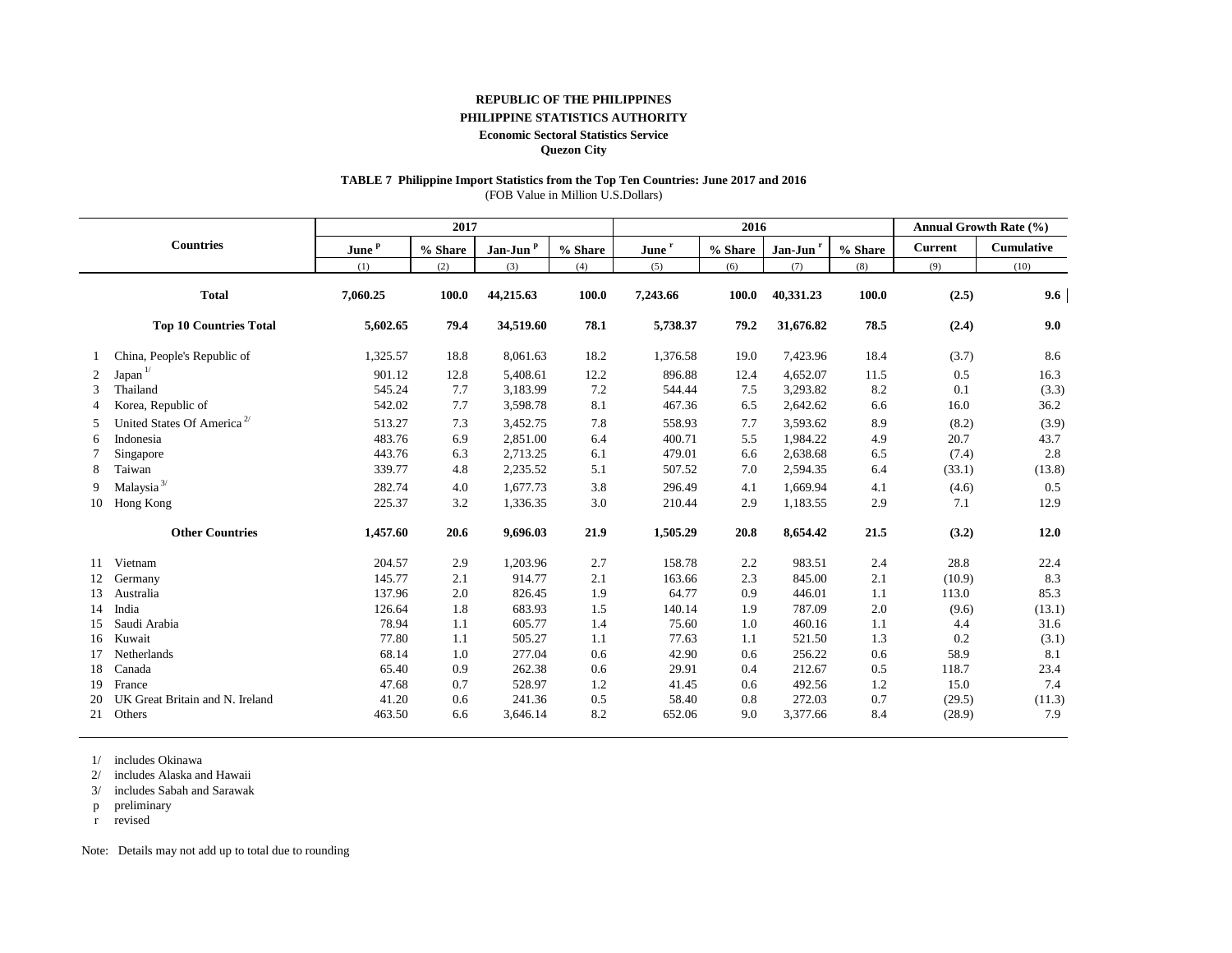### **TABLE 8 Balance of Trade by Major Trading Partners: June 2017** (FOB Value in Million U.S. Dollars)

| <b>Countries</b>                             |                                                                                                                                                               | <b>Total Trade</b>                                                                       | Imports <sup>p</sup>                                                                   | Exports <sup>r</sup>                                                                  | <b>Balance of Trade in Goods</b>                                                                  |  |
|----------------------------------------------|---------------------------------------------------------------------------------------------------------------------------------------------------------------|------------------------------------------------------------------------------------------|----------------------------------------------------------------------------------------|---------------------------------------------------------------------------------------|---------------------------------------------------------------------------------------------------|--|
|                                              |                                                                                                                                                               | (1)                                                                                      | (2)                                                                                    | (3)                                                                                   | (4)                                                                                               |  |
|                                              | <b>Total</b>                                                                                                                                                  | 11,973.26                                                                                | 7,060.25                                                                               | 4,913.01                                                                              | (2,147.24)                                                                                        |  |
|                                              | China, People's Republic of                                                                                                                                   | 1,861.20                                                                                 | 1,325.57                                                                               | 535.62                                                                                | (789.95)                                                                                          |  |
| 2                                            | Japan <sup>1/</sup>                                                                                                                                           | 1,810.29                                                                                 | 901.12                                                                                 | 909.17                                                                                | 8.05                                                                                              |  |
| 3<br>4<br>5<br>6<br>8<br>9<br>10<br>11       | United States Of America <sup>2/</sup><br>Hong Kong<br>Thailand<br>Korea, Republic of<br>Singapore<br>Taiwan<br>Indonesia<br>Malaysia $^{3\prime}$<br>Germany | 1,211.02<br>892.87<br>759.56<br>755.04<br>743.28<br>544.15<br>532.36<br>386.93<br>352.57 | 513.27<br>225.37<br>545.24<br>542.02<br>443.76<br>339.77<br>483.76<br>282.74<br>145.77 | 697.75<br>667.50<br>214.32<br>213.01<br>299.52<br>204.38<br>48.60<br>104.18<br>206.80 | 184.47<br>442.12<br>(330.93)<br>(329.01)<br>(144.25)<br>(135.39)<br>(435.16)<br>(178.56)<br>61.02 |  |
| 12<br>13                                     | Vietnam<br><b>Netherlands</b>                                                                                                                                 | 265.07<br>255.01                                                                         | 204.57<br>68.14                                                                        | 60.50<br>186.87                                                                       | (144.07)<br>118.73                                                                                |  |
| 14<br>15<br>16<br>17<br>18<br>19<br>20<br>21 | Australia<br>India<br>France<br>Canada<br>Saudi Arabia<br>UK Great Britain and N. Ireland<br>Kuwait<br>Others                                                 | 178.35<br>159.64<br>110.94<br>102.96<br>84.30<br>81.23<br>79.99<br>806.49                | 137.96<br>126.64<br>47.68<br>65.40<br>78.94<br>41.20<br>77.80<br>463.50                | 40.39<br>33.00<br>63.27<br>37.56<br>5.36<br>40.03<br>2.19<br>342.99                   | (97.57)<br>(93.64)<br>15.59<br>(27.84)<br>(73.57)<br>(1.17)<br>(75.61)<br>(120.52)                |  |
|                                              |                                                                                                                                                               |                                                                                          |                                                                                        |                                                                                       |                                                                                                   |  |

1/ includes Okinawa

2/ includes Alaska and Hawaii

3/ includes Sabah and Sarawak

p preliminary

r revised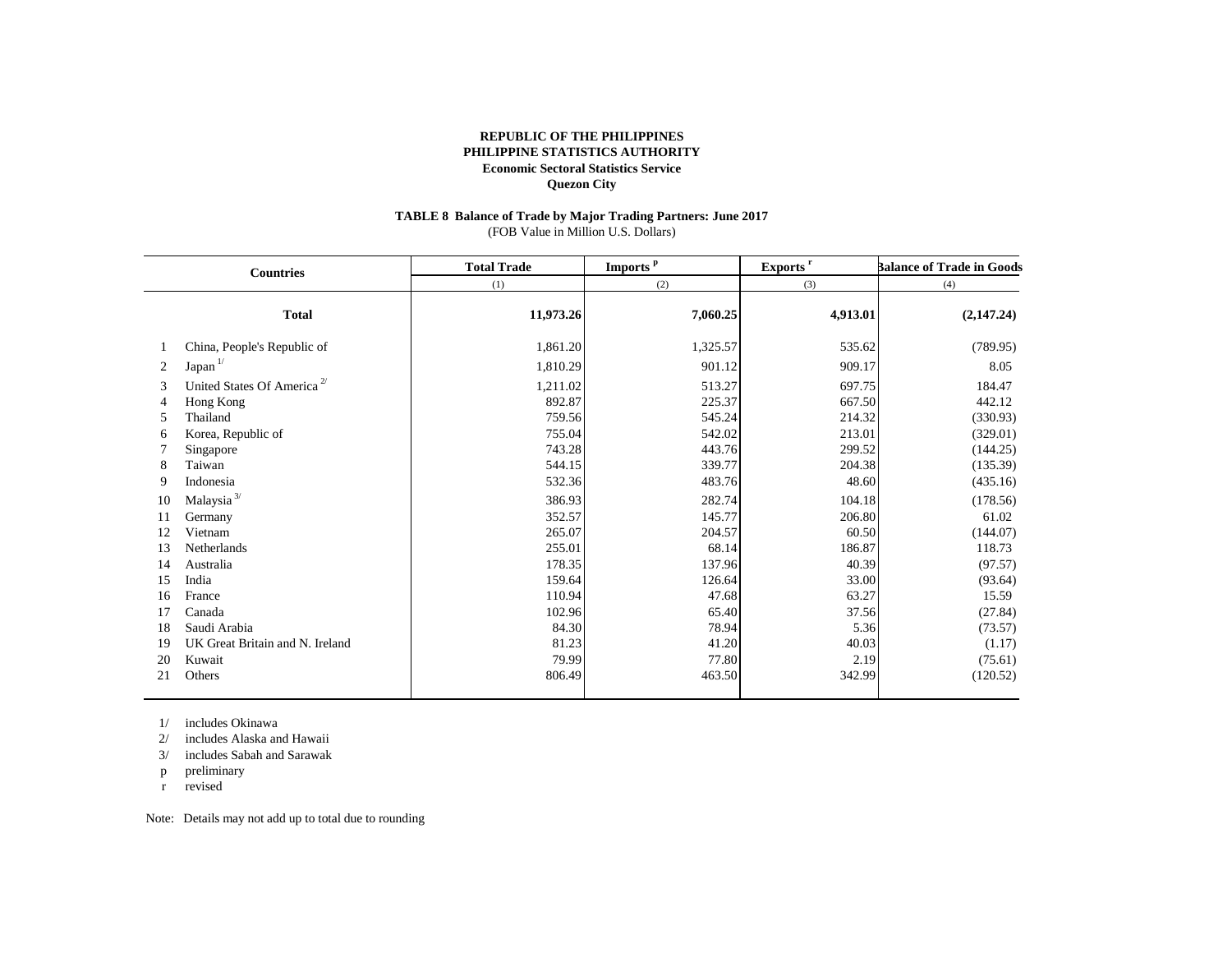## **TABLE 9 Philippine Export Statistics by Selected Economic Blocs: June 2017 and 2016**

(FOB Value in Million U.S. Dollars)

|                                                |          | 2017    |                      |         |                   |         | 2016      |              | <b>Annual Growth Rate (%)</b> |                    |
|------------------------------------------------|----------|---------|----------------------|---------|-------------------|---------|-----------|--------------|-------------------------------|--------------------|
| <b>Economic Blocs</b>                          |          | % Share | Jan-Jun <sup>P</sup> | % Share | June <sup>1</sup> | % Share | Jan-Jun   | % Share      | <b>Current</b>                | <b>Cummulative</b> |
|                                                | (1)      | (2)     | (3)                  | (4)     | (5)               | (6)     | (7)       | (8)          | (9)                           | (10)               |
| <b>Total</b>                                   | 4,913.01 | 100.0   | 31,043.12            | 100.0   | 4,872.90          | 100.0   | 27,333.55 | <b>100.0</b> | 0.8                           | 13.6               |
| East Asia $^{1/}$                              | 2,534.01 | 51.6    | 14,969.98            | 48.2    | 2,482.57          | 50.9    | 13.543.79 | 49.6         | 2.1                           | 10.5               |
| A S E A N <sup>2</sup>                         | 731.70   | 14.9    | 4,700.34             | 15.1    | 698.30            | 14.3    | 4,182.39  | 15.3         | 4.8                           | 12.4               |
| United States of America <sup>3/</sup>         | 697.75   | 14.2    | 4,549.03             | 14.7    | 764.63            | 15.7    | 4,344.70  | 15.9         | (8.7)                         | 4.7                |
| European Union (EU) <sup><math>4/</math></sup> | 616.13   | 12.5    | 4,611.36             | 14.9    | 592.92            | 12.2    | 3,394.59  | 12.4         | 3.9                           | 35.8               |
| Others                                         | 333.42   | 6.8     | 2,212.42             | 7.1     | 334.48            | 6.9     | 1,868.09  | 6.8          | (0.3)                         | 18.4               |

1/ includes China, Hong Kong, Japan, Macau, Mongolia, N. Korea, S. Korea, Taiwan

2/ includes Brunei Darussalam, Cambodia, Indonesia, Laos, Malaysia, Myanmar, Singapore, Thailand, Vietnam

3/ includes Alaska and Hawaii

includes Austria, Belgium, Bulgaria, Cyprus, Czech Republic, Denmark, Estonia, Finland, France, Germany, Greece, Hungary, Ireland, Italy, Latvia, Lithuania, Luxembourg,

4/ Malta, Netherlands, Poland, Portugal, Romania, Slovakia, Slovenia, Spain, Sweden and UK Great Britain

p preliminary

r revised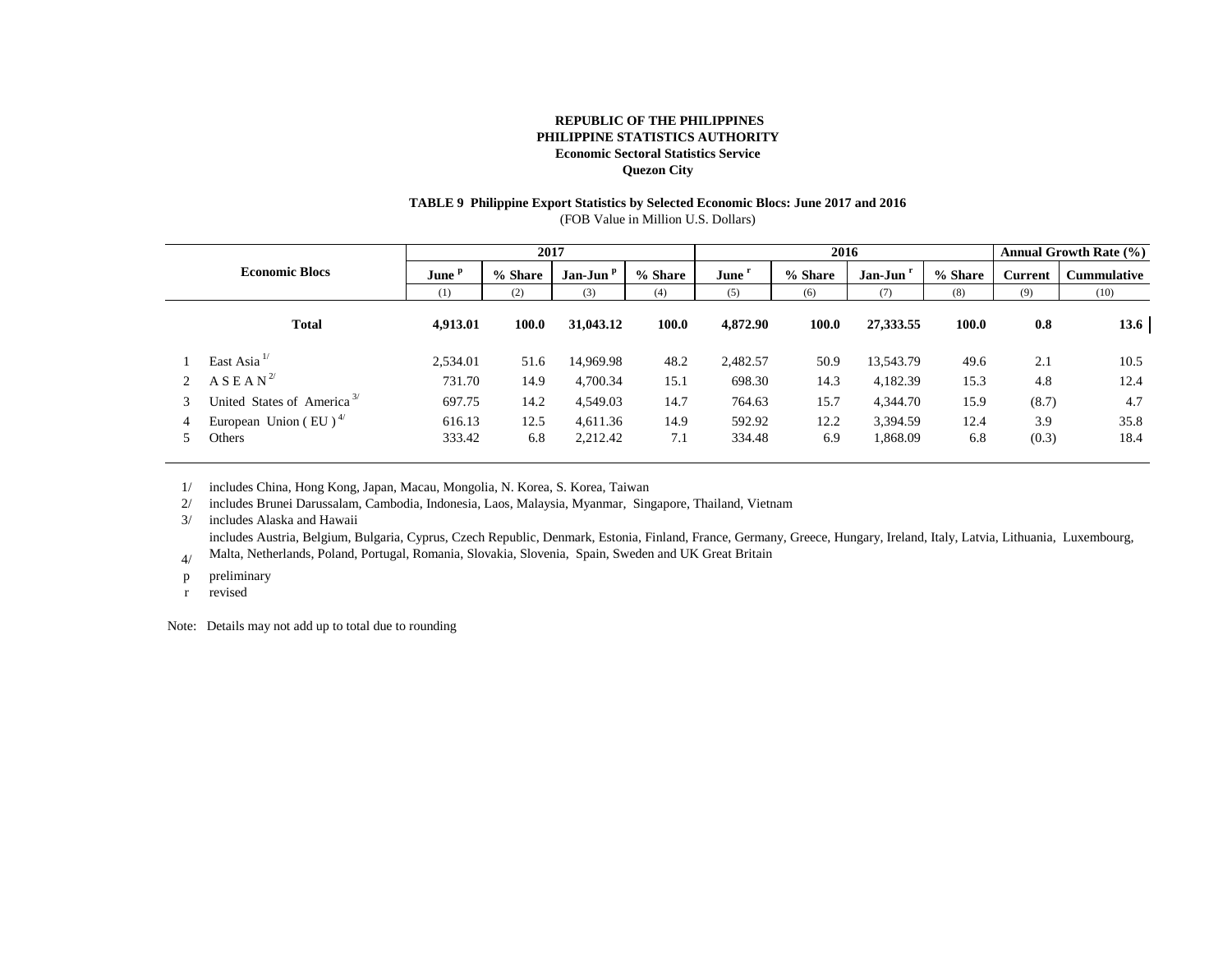# **TABLE 10 Philippine Import Statistics by Selected Economic Blocs: June 2017 and 2016**

(FOB Value in Million U.S. Dollars)

| <b>Economic Blocs</b> |                                                          |                   | 2017        |                      |             | 2016              |             |                      | <b>Annual Growth Rate (%)</b> |                |                    |
|-----------------------|----------------------------------------------------------|-------------------|-------------|----------------------|-------------|-------------------|-------------|----------------------|-------------------------------|----------------|--------------------|
|                       |                                                          | June <sup>p</sup> | % Share     | Jan-Jun <sup>p</sup> | % Share     | June <sup>r</sup> | % Share     | Jan-Jun              | % Share                       | <b>Current</b> | <b>Cummulative</b> |
|                       |                                                          | (1)               | (2)         | (3)                  | (4)         | (5)               | (6)         | (7)                  | (8)                           | (9)            | (10)               |
|                       | <b>Total</b>                                             | 7,060.25          | 100.0       | 44,215.63            | 100.0       | 7,243.66          | 100.0       | 40,331.23            | 100.0                         | (2.5)          | 9.6                |
|                       | East Asia $1$                                            | 3,337.07          | 47.3        | 20,655.78            | 46.7        | 3,461.16          | 47.8        | 18,540.20            | 46.0                          | (3.6)          | 11.4               |
|                       | A S E A N <sup>2</sup>                                   | 1,968.41          | 27.9        | 11,691.19            | 26.4        | 1,883.57          | 26.0        | 10,595.03            | 26.3                          | 4.5            | 10.3               |
| 3                     | United States of America <sup>3/</sup>                   | 513.27            | 7.3         | 3,452.75             | 7.8         | 558.93            | 7.7         | 3,593.62             | 8.9                           | (8.2)          | (3.9)              |
| 4                     | European Union (EU) <sup><math>4/</math></sup><br>Others | 495.22<br>746.28  | 7.0<br>10.6 | 3,157.87<br>5,258.04 | 7.1<br>11.9 | 492.53<br>847.47  | 6.8<br>11.7 | 3,219.07<br>4,383.32 | 8.0<br>10.9                   | 0.5<br>(11.9)  | (1.9)<br>20.0      |

1/ includes China, Hong Kong, Japan, Macau, Mongolia, N. Korea, S. Korea, Taiwan

2/ includes Brunei Darussalam, Cambodia, Indonesia, Laos, Malaysia, Myanmar, Singapore, Thailand, Vietnam

3/ includes Alaska and Hawaii

4/ includes Austria, Belgium, Bulgaria, Cyprus, Czech Republic, Denmark, Estonia, Finland, France, Germany, Greece, Hungary, Ireland, Italy, Latvia, Lithuania, Luxembourg,

- p preliminary
- r revised